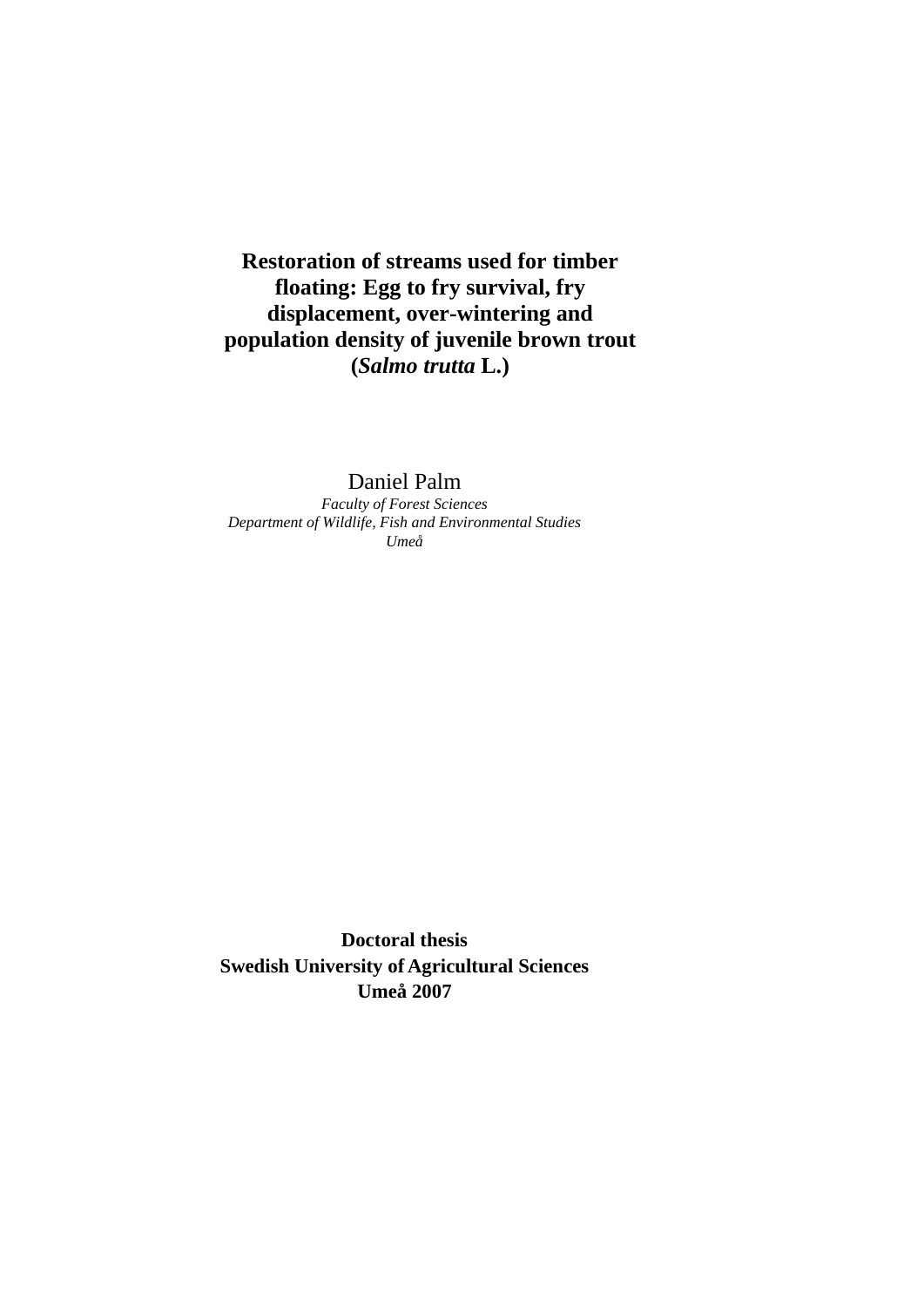# **Acta Universitatis Agriculturae Sueciae**

2007: 120

#### **Academic Dissertation for Doctor of Philosophy in Biology (Ph.D.), speciality in Fish Biology**

To be presented, with the permission of the Faculty of forestry, SLU (Swedish University of Agricultural Sciences), for public criticism in room P-O Bäckströms sal, Friday November 23rd, 2007, at 10.00, SLU, Umeå.

**Chairman:** Professor Lars-Ove Eriksson, Department of Wildlife, Fish and Environmental Studies SLU, Umeå, Sweden

**Opponent:** Ph.D. Jordan Rosenfeld, Fisheries Research, Province of British Columbia, Vancouver, British Columbia, Canada

#### **Examination board:**

Ph.D. Anne Laine, North Ostrobothnia Regional Environment Centre, Oulu, Finland. Professor Svein Jakob Saltveit, Freshwater Ecology and Inland Fisheries Laboratory, Natural History Museum, University of Oslo, Oslo, Norway. Ph.D. Tommy Olsson, Department of Ecology and Environmental Science, Umeå University, Umeå, Sweden.

#### **Supervisors**

Professor Eva Brännäs (main supervisor) and Professor Hans Lundqvist (assistant supervisor), Department of Wildlife, Fish and Enivronmental Studies, SLU, Umeå

**Cover picture** Bo-Sören Wiklund

**Paper illustrations** Pia Östlund

ISSN 978-91-85913-19-0 ISBN 1652-6880 © 2007 Daniel Palm, Umeå Tryck: Arkitektkopia, Umeå 2007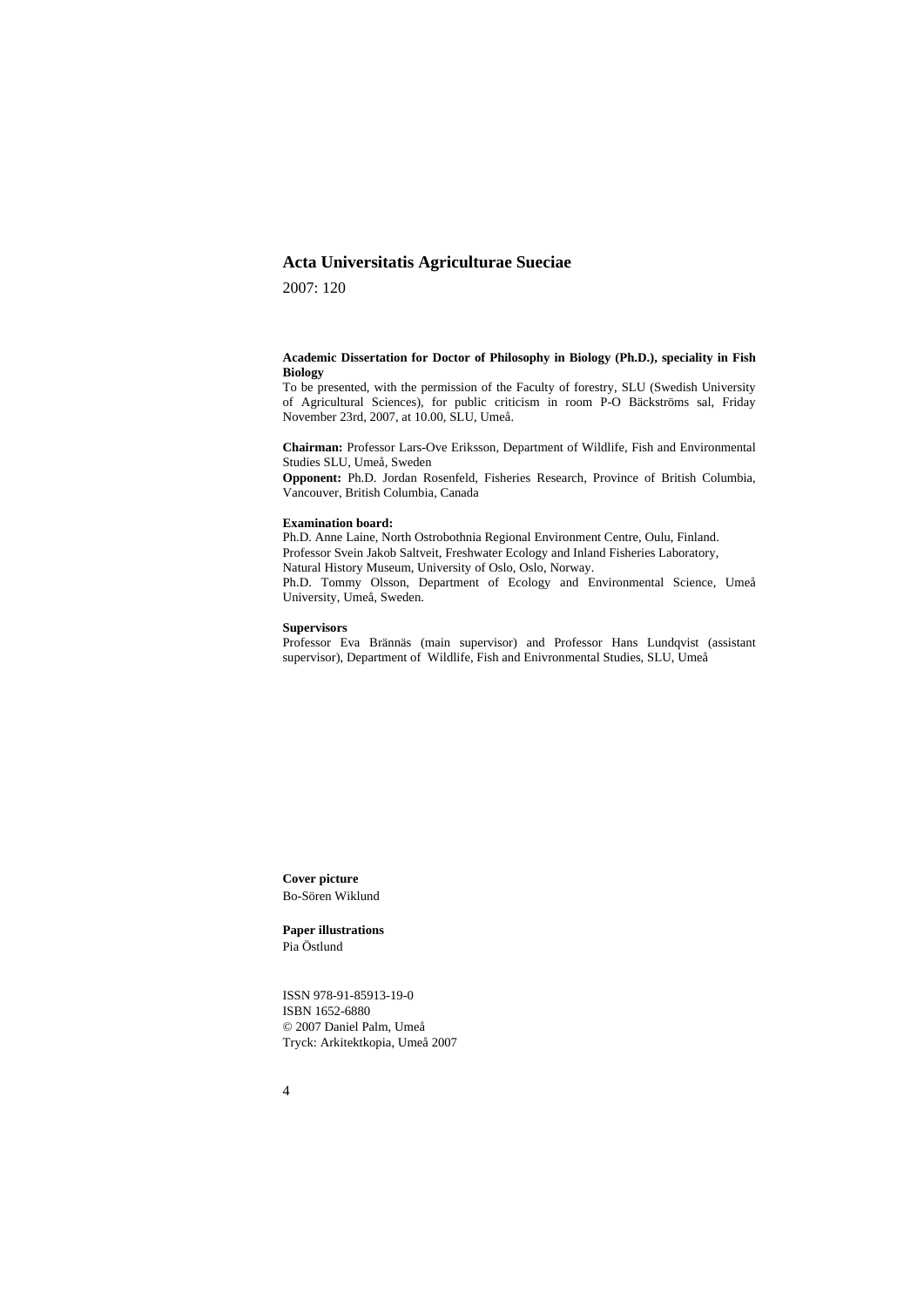## **Abstract**

The construction of floatways during the  $19<sup>th</sup>$  and  $20<sup>th</sup>$  century profoundly changed the habitat conditions for fish and other aquatic organisms in lotic environments. Increased mortality during early life stages, reduced habitat quality and availability probably had large negative consequences for populations of salmonids. As timber floating ended during the 1970's, restoration programs were initiated that aimed to reverse the damage caused by floatway activities and to increase the production of salmonids. We predicted that restoration would have positive effects on egg to fry survival, fry displacement, over-wintering and population density of juvenile brown trout and on fish species diversity. To test these predictions, I conducted studies in restored (treatment) and unrestored (control) reaches in tributaries to the rivers Ume-, Vindel, Pite- and Kalixälven in northern Sweden. Egg-to-fry survival was approximately six times higher in restored (10.3%) compared to unrestored (1.7%) gravel beds. Displacement of newly emerged fry was reduced from 10.1% to 2.3% and first summer recruitment increased approximately three fold (from 0.2‰ to 0.6‰) following habitat restoration. Trout density increased significantly (>360%) in restored stream reaches whereas no change was evident in unrestored control reaches during a period of eleven years. Tracking of PIT-tagged individuals revealed that brown trout managed to over-winter within a restored stream. Minimum habitat suitability index explained a large portion (66.8 %) of the variation in the proportion of individuals that over wintered within different stream reaches. Although more fish species were caught in restored reaches, restoration did not result in significantly higher fish species diversity. These results show that restoration of streams utilized for timber floating can be an efficient method to enhance and conserve populations of trout and salmon. However, success of restoration relies on good knowledge about other species occurring in the system and their ecology. For instance, using wrong substrate sizes during restoration of spawning habitat can result in increased rates of egg predation by benthic predators. As brown trout utilize a variety of different environments during their lifecycle, including streams, lakes and sea, maximal response to habitat restoration will not be achieved as long as other factors, i.e. migration barriers and over exploitation, also constrain populations.

*Keywords:* channelization, log driving, salmonids, substrate, incubation, ice, habitat enhancement, migration, PIT-tag, spawning, habitat suitability, electrofishing, predation, recruitment, species diversity, habitat heterogeneity.

*Author's address:* Daniel Palm, Department of Wildlife, Fish and Environmental Studies, SLU, S-901 83 Umeå, Sweden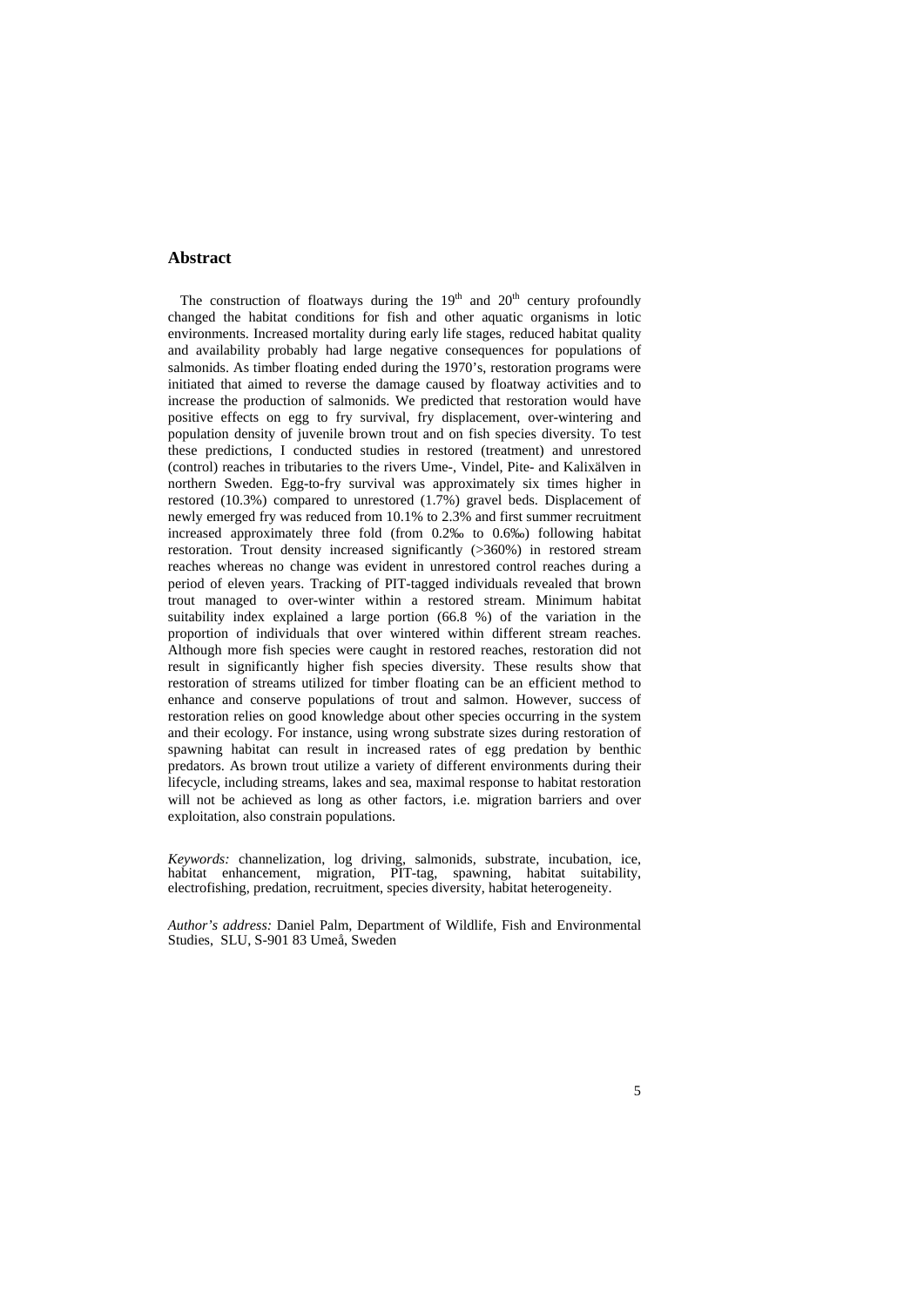**Till Pappa** 

6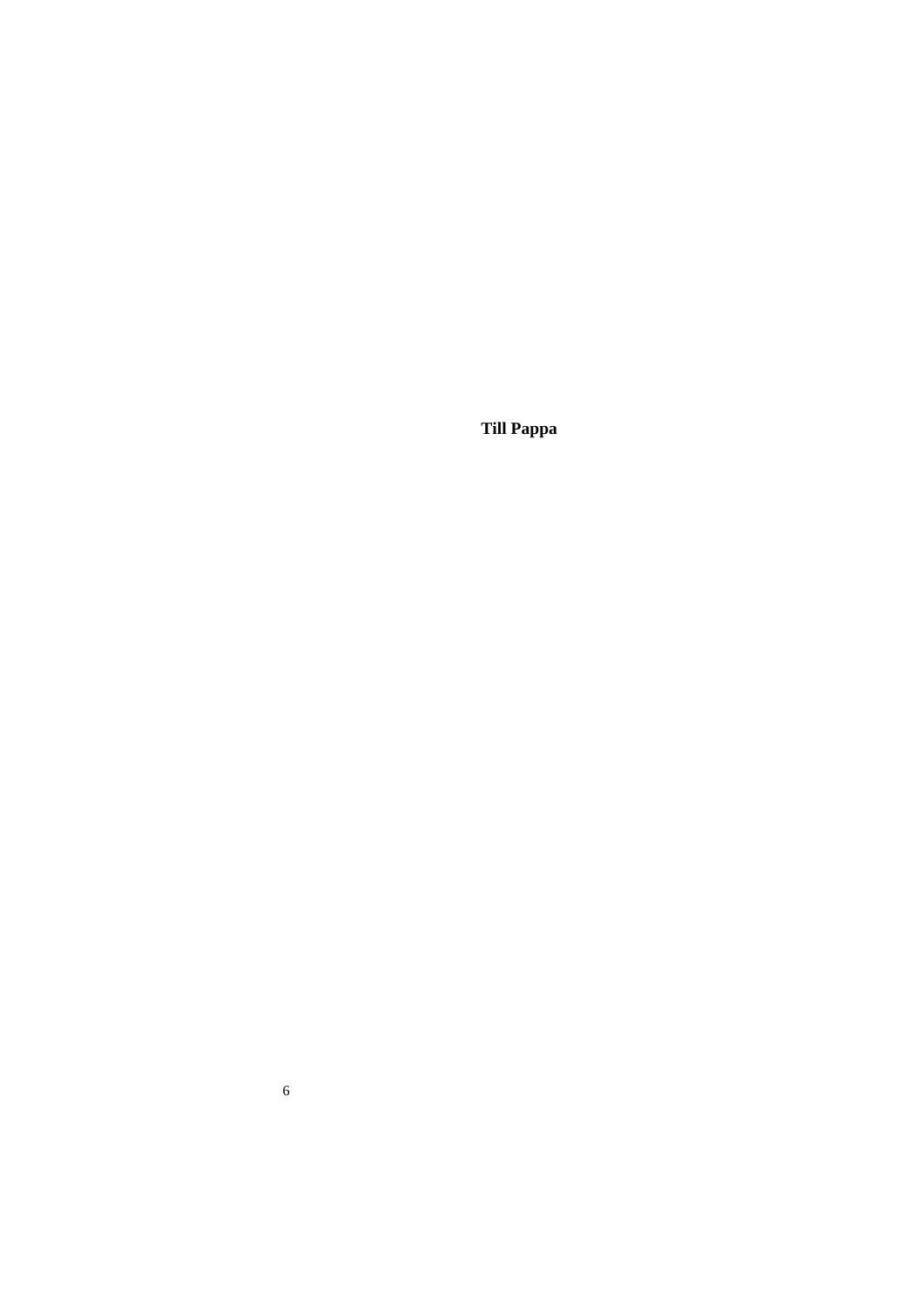# **Contents**

**Introduction, 9 Thesis objectives, 10 History of timber floating and restoration, 11 Materials & Methods, 13**  Study area, 13 Habitat characteristics, 14 Habitat suitability, 14 Egg-to-fry survival, 15 Egg predation, 15 Fry displacement, 15 Sampling of fish, 15 Tagging and re-locating fish, 15 **Results – Summary of papers, 16 Discussion, 18**  Egg-to-fry survival, 18 Fry displacement, 19 Over-wintering, 21 Population density, 22 Species diversity, 22 **Broader perspectives on stream restoration, 23 Future research needs, 24 Swedish summary- Svensk sammanfattning, 26 Acknowledgments, 27 References, 28** 

7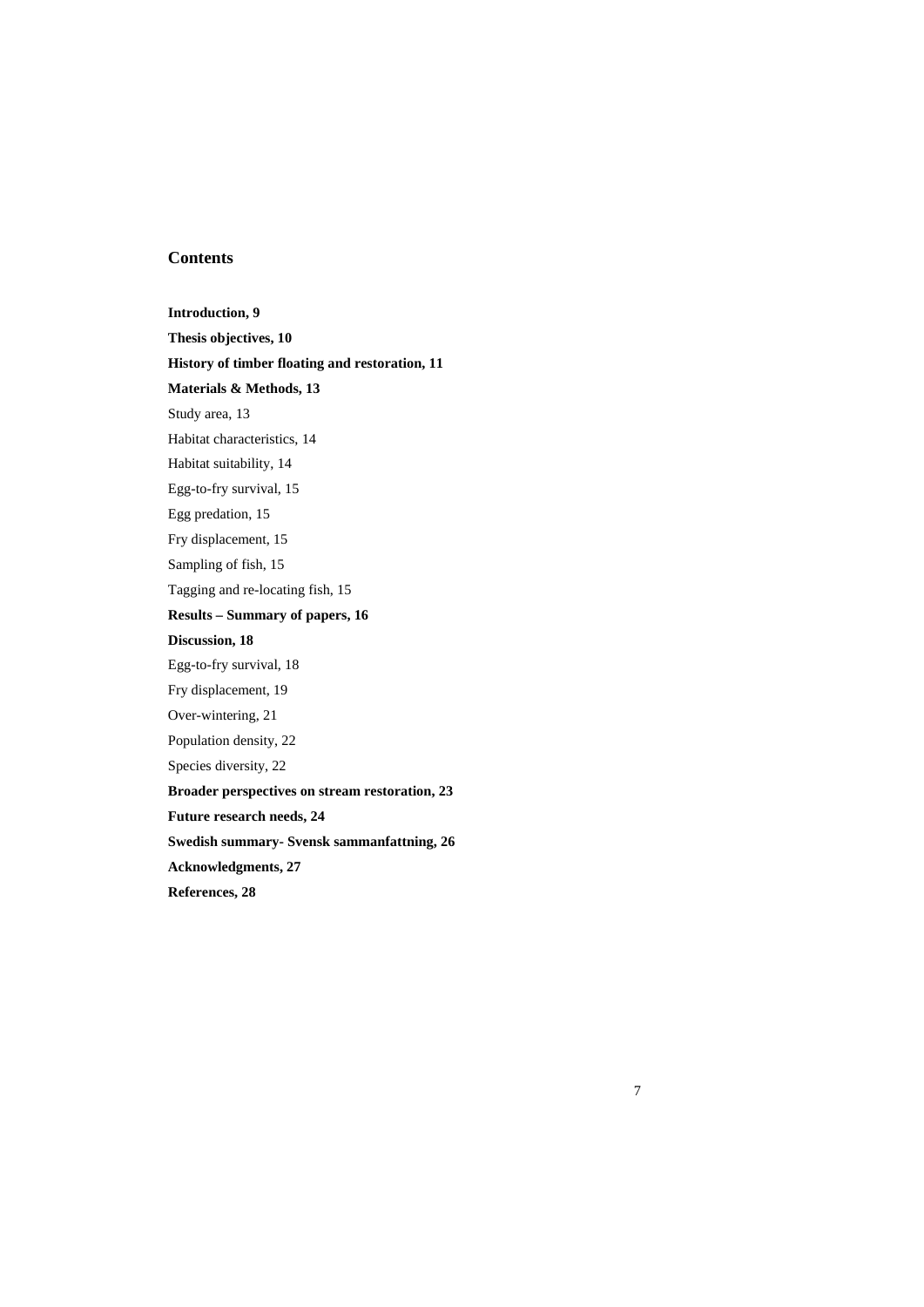# **Appendix**

## **Papers I-VI**

This thesis is based on the following papers, which will be refereed to by their Roman numerals:

- **I**. Nilsson, C., Lepori, F., Malmqvist, B., Törnlund, E., Helfield, J.M., Palm, D., Östergren, J., Jansson, R., Brännäs, E., and Lundqvist, H. 2005. Forecasting environmental responses to restoration of rivers used as log floatways: an interdisciplinary challenge. *Ecosystems* 8, 779-800.
- **II**. Palm, D., Brännäs, E., Lepori, F., Nilsson, K., and Stridsman, S. 2007. The influence of spawning habitat restoration on the density of juvenile brown trout (*Salmo trutta* L.). *Canadian Journal of Fisheries and Aquatic Sciences 64: 509-515.*
- **III**. Palm, D., Brännäs, E. Östergren, J., Lindberg, M., and Lundqvist, H. The influence of bullhead (*Cottus gobio* L.) on Atlantic salmon (*Salmo salar* L.) recruitment – implications for spawning habitat restoration. *Manuscript.*
- **IV**. Palm, D., Lepori, F., and Brännäs, E. Post-emergence displacement of brown trout *Salmo trutta* L*.*, fry in a northern Swedish stream: influence of habitat restoration. *Manuscript.*
- **V**. Palm, D., Brännäs, E. and Nilsson, K. Over-winter migration strategies of juvenile brown trout (*Salmo trutta* L.) in a restored ice-covered stream: influence of habitat suitability. *Manuscript.*
- **VI**. Lepori, F., Palm, D., Brännäs, E., and Malmqvist, B. 2005. Does restoration of structural heterogeneity enhance the diversity of fish and macroinvertebrates? *Ecological Applications* 15, 2060-2071.

Paper I, II and VI are reproduced with the kind permission of Springer Science Business Media, NRC Research Press and ESA Publications.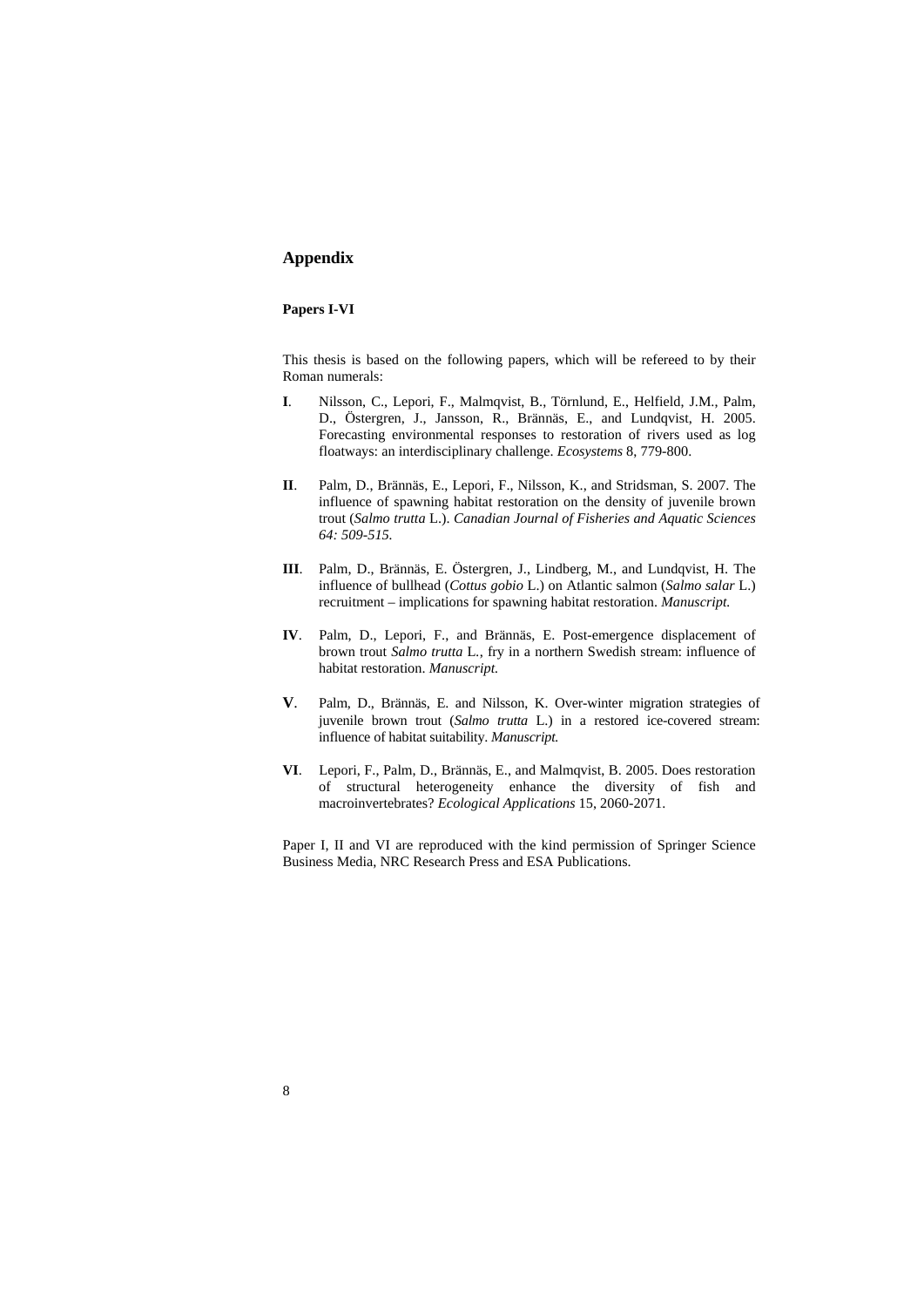## **Introduction**

Streams worldwide are subject to human impacts that degrade habitat conditions and threaten biodiversity (Malmqvist and Rundle 2002). Over the last decades, growing public concern about environmental degradation (Ormerod 2003) and the ecological importance of spatial heterogeneity in streams (Petersen and Petersen 1991, Cooper *et al*. 1997, Brown 2003) have spurred numerous attempts to restore degraded systems (e.g., Hildebrand et al. 1997, Linløkken 1997, Scruton *et al*.1998, Muotka and Laasonen 2002, Roni *et al*. 2002, Pretty *et al*. 2003, Rubin *et al*. 2004). However, this increasing implementation of restoration methods has not been accompanied by a parallel development of scientific evaluations (Lake 2001). Therefore, the potential of restoration to fulfill its anticipated benefits, the recovery process, and the identification of conditions that cause either success or failure all remain poorly understood. Streams in northern Sweden provide good opportunities for the study of restoration effects on fish populations and biodiversity. Here, beginning two decades ago, hundreds of kilometers of streams that were channelized in the  $19<sup>th</sup>$  and 20th centuries to transport timber from the interior to coastal sawmills (Törnlund 2002, Törnlund and Östlund 2002, paper I, Törnlund 2006, Törnlund and Östlund 2006) are having physical habitat restored via the replacement of boulders, gravel, large woody debris, and removal of constraining embankments.

Among the organisms which have shown a high sensitivity to habitat degradation in lotic environments are salmonids, especially during their early life stages. Their complex ecology, where intact and heterogeneous stream habitats play an essential role, have been thoroughly described, i.e. Armstrong *et al*. (2003), Klementsen *et al*. (2003). In degraded habitats, salmonid eggs and embryos often suffer high mortality due to high concentrations of sand and fine particulate matter in the spawning substrate which reduce water circulation, oxygen supply and the possibility to emerge from the redd (Hausle and Coble 1976, Olsson and Persson 1988, 1989, Laine *et al*. 2001, Lapointe *et al*. 2004) or simply due to shortage of potential spawning habitat (Milner *et al*. 2003). Restoration of spawning habitat, including cleaning of spawning gravel from sand and fines, will hence have positive effect on egg to fry survival (Shackle *et al.* 1999). As egg survival is not only affected by the circulation of water and the supply of oxygen (Rubin 1998, Ingendahl 2001, Armstrong *et al*. 2003) but also by bentic predators (DeVries 1997), the size of the substrate is important. Biga *et al*. (1998) concluded that the size of the substrate regulates to what extent predators can descend and access egg pockets within spawning beds. Knowledge about substrate sizes when spawning habitats are restored and potential predators is therefore of great importance to minimize predation.

After emerging, fry attempt to settle, start to feed and establish territories - a time of great risk. At this stage fry are very susceptible to displacement by high water velocities (Ottaway and Forrest 1983, Crisp and Hurley 1991, Daufresne *et al*. 2005) and therefore dependent on finding low velocity microhabitats (Heggenes 1988, Moore and Gregory 1988, Meyer and Griffith 1997). Uncontrolled movements may increase the risk of mortality due to starvation or predation (Elliott 1994, Einum and Fleming 2000, Einum and Nislow 2005). Restoration of habitat heterogeneity in channelized streams is assumed to increase the amount of flow refuges and thus reduce fry displacement.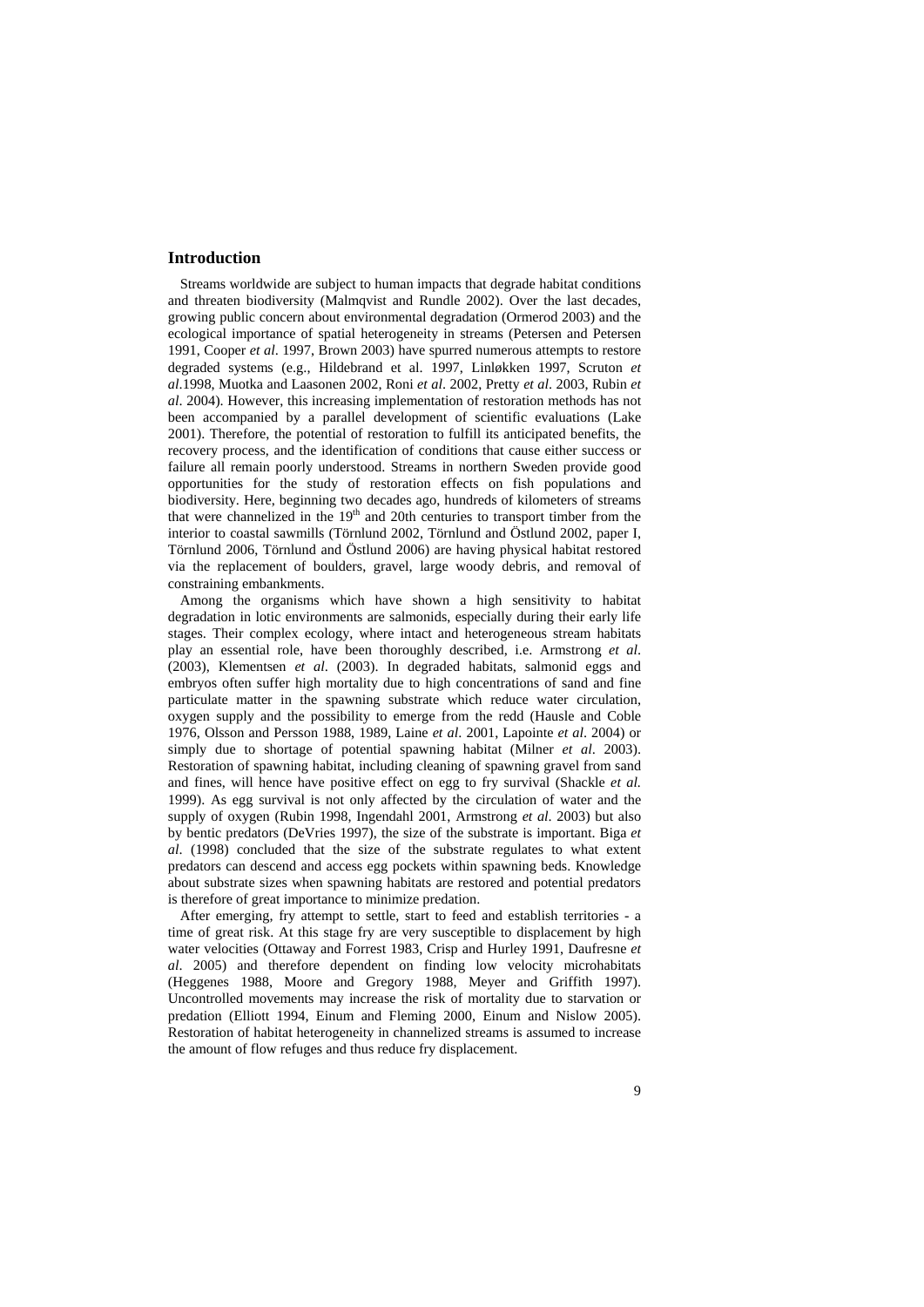In seasonal environments juvenile salmonids annually have to face several critical periods, i.e. drought during seasons of low precipitation, which may have large negative effects on populations (Elliott and Elliott 2006). In northern boreal regions winter is one of the most critical periods (Quinn and Peterson 1996, Mäki-Petäys *et al*. 2000, Huusko *et al*. 2007, Hurst 2007). As lotic environments often have highly dynamic ice conditions, salmonid habitats in winter are largely unpredictable which forces individuals to move and continuously seek new habitat and this can have a negative influence on survival (Huusko *et al.* 2007). Stream habitats that provide high local variation in depth, water velocity and substrate size provide refuges from various ice conditions and are thus preferred by juvenile salmonids (Huusko *et al.* 2007). Restoration that generates habitat heterogeneity will therefore probably improve over-wintering success. Given that restoration increases survival at the egg stage, reduced displacement at the fry stage and increases survival during winter, restoration should result in greater population density.

Besides enhancement of salmonid fisheries, one of the most compelling basis behind restoration projects is to moderate the current alarming rate of biodiversity loss due to human activities (May 1988, Wilson 1992). Maximizing biodiversity, therefore, is often a key goal of restoration schemes (Young 2000). According to current ecological theory, patterns of biodiversity are largely controlled by the local heterogeneity of the physical environment (cf., Brooks *et al*. 2002, Brown 2003). Therefore, in physically homogenized streams, attempts to achieve increased biodiversity typically focus on the restoration of structural heterogeneity (Hildebrand *et al*. 1997, Muotka *et al*. 2002, Lewis and Williams 1984). As this is also the rationale for restoration of streams utilized for timber floating, an increased number of fish species is a likely outcome.

## **Thesis objectives**

This thesis is a part of an interdisciplinary research project aiming to assess the effects of restoration on stream ecosystems and aquatic organisms used as float ways.

The objectives were to asses the effects on salmonid egg survival, fry displacement, juvenile over-wintering and population density using brown trout as a model species. In addition the aim was also to identify responses in the fish community. This was done in two steps; first, we reviewed the literature to produce predictions about how brown trout and the fish community would respond to restoration (paper I); second, these predictions were tested in the field and experimental studies (paper II-VI).

We predicted the following responses to restoration:

- 1. Increased egg-to-fry survival (II, III)
- 2. Reduced rate of post emergence fry displacement (IV)
- 3. Successful over-wintering in restored systems (V)
- 4. Increased population density (II, IV, VI)
- 5. Increased diversity of fish species (VI)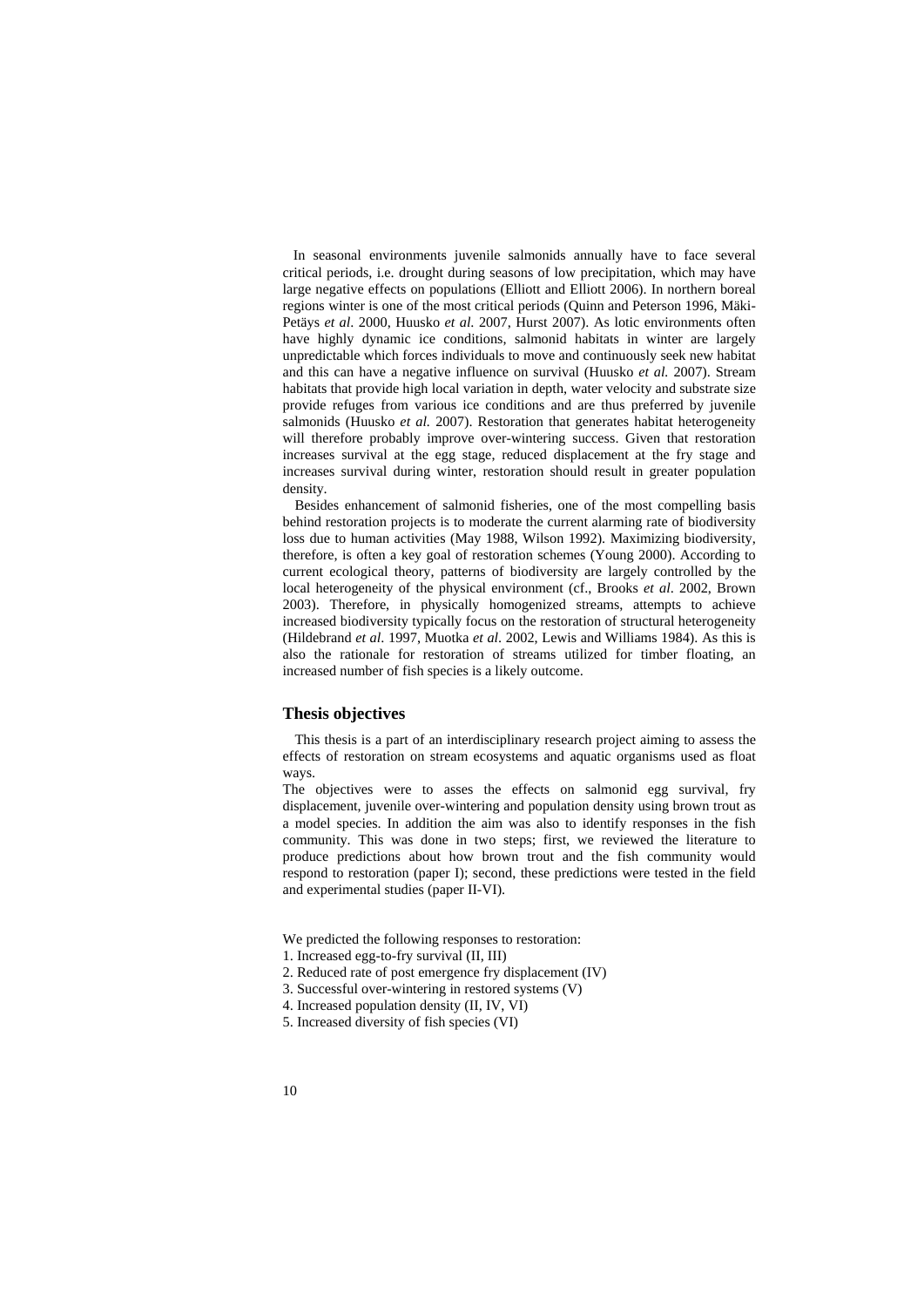### **History of timber floating and restoration**

To facilitate the water-based timber transport during the  $19<sup>th</sup>$  and  $20<sup>th</sup>$  centuries, extensive transformations of streams and rivers into float ways were made. Timber floating was particularly widespread in Sweden. In 1950, approximately 60% (i.e. 30 000 km) of all streams in Sweden had been modified for this purpose. Streams were narrowed and deepened, boulders and large woody debris were removed or blasted from the channel and secondary channels were often cut off (Fig. 1 and 2). To further improve efficiency, many streams were gradually turned into flumes. As the technique developed, and especially with the help of bulldozers, the effects on aquatic systems increased. These actions resulted in a network of fast flowing channels with low habitat heterogeneity (Törnlund 2002; Törnlund and Östlund 2002; paper I; Törnlund 2006; Törnlund and Östlund 2006).

Removal of boulders and large woody debris have multiple impacts on stream dwelling salmonids. First, these physical structures are essential elements of both juvenile and adult salmonid habitat, as they provide refuge from predators and fast flows, as well as hydraulically suitable feeding stations. Second, boulders retain finer particles such as gravel and sand which would otherwise be eroded, with an armoring layer of coarse particles developing on the streambed (Merz *et al.* 2004). Given that most salmonids spawn in depressions (redds) excavated into gravel, the presence of suitable gravel is essential for the reproduction and recruitment of these fish. Therefore, any removal of boulders due to channelization might reduce salmonid densities not only because of the loss of juvenile and adult habitat, but also because of the loss of spawning substrate. Other anthropogenic actions such as dam constructions, cutting off secondary channels, and the narrowing of the channel also had severe effects due to reduced connectivity and loss of habitat area.

Since the use of water for timber transport ended in the 1970's, several streams and rivers utilized for timber floating have been restored in attempts to reverse the human-induced negative impacts. One important goal of these restoration programs was to increase production of brown trout and Atlantic salmon. From a fishery management point of view, stream habitat restoration has been conducted through two different methods: 1) nursery and rearing habitat restoration, and 2) spawning habitat restoration. Nursery and rearing habitat restoration have generally aimed to increase channel heterogeneity (e.g. variation in depth, water velocity and substrate size) and channel width (Fig. 1). This has largely been implemented by the replacement of boulders that was removed from the channel and placed along the channel margins during the timber floating era using bulldozers. Addition of large woody debris and reopening of cut off secondary channel have also been performed. During spawning habitat restoration, the reconstruction of erosion tolerant gravel patches has been the main strategy. This has been conducted by local removal of armored stream beds and reconditioning of present substrate or through the addition of external substrate.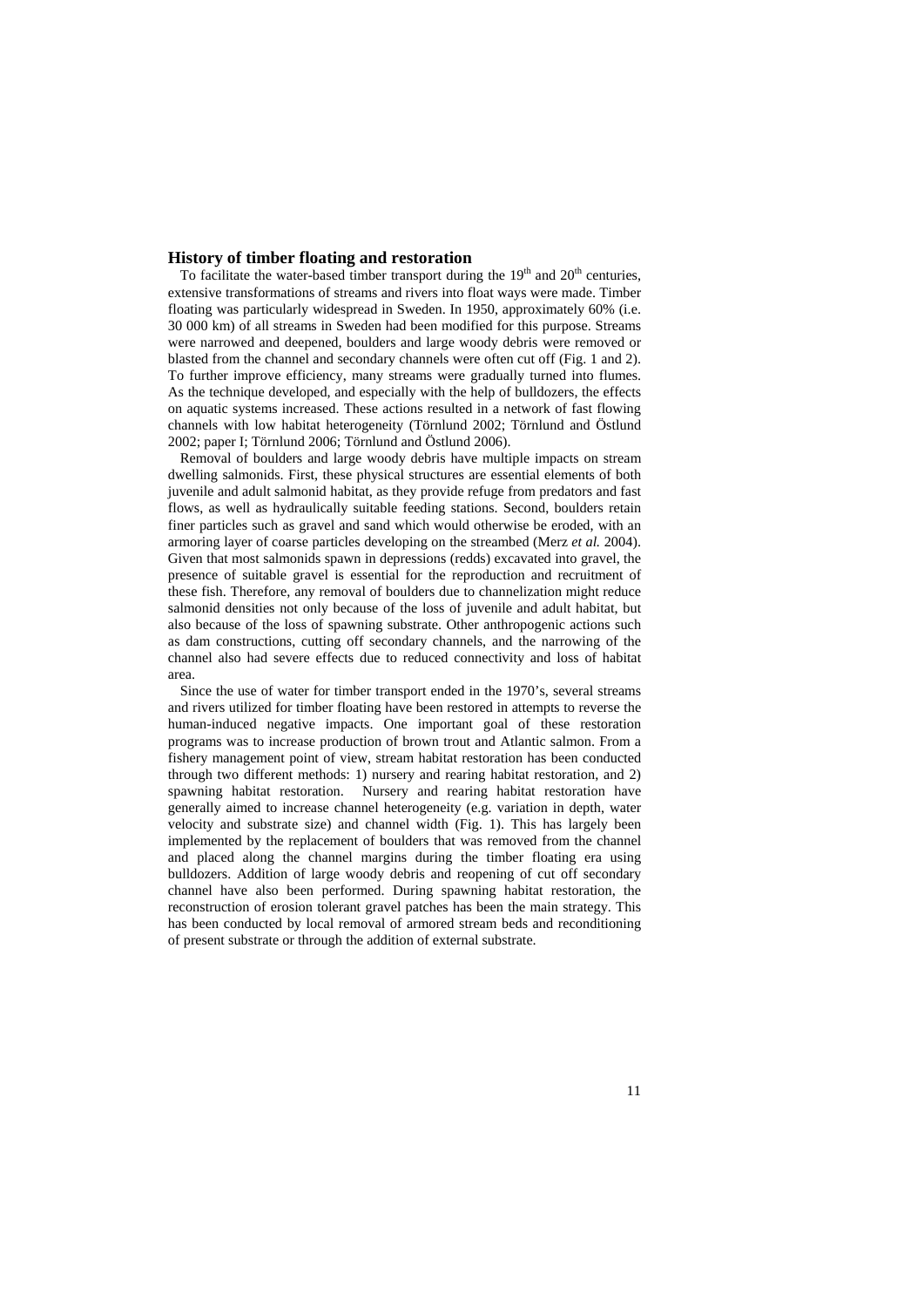

Fig. 1. Above, River Gillerån before (left) and after (right) clearing 1937. Below, River Gargån before (left) and after (right) restoration 2006 (Photo: Daniel Jonsson). Fig. 1. Above, River Gillerån before (left) and after (right) clearing 1937. Below, River Gargån before (left) and after (right) restoration 2006 (Photo: Daniel Jonsson).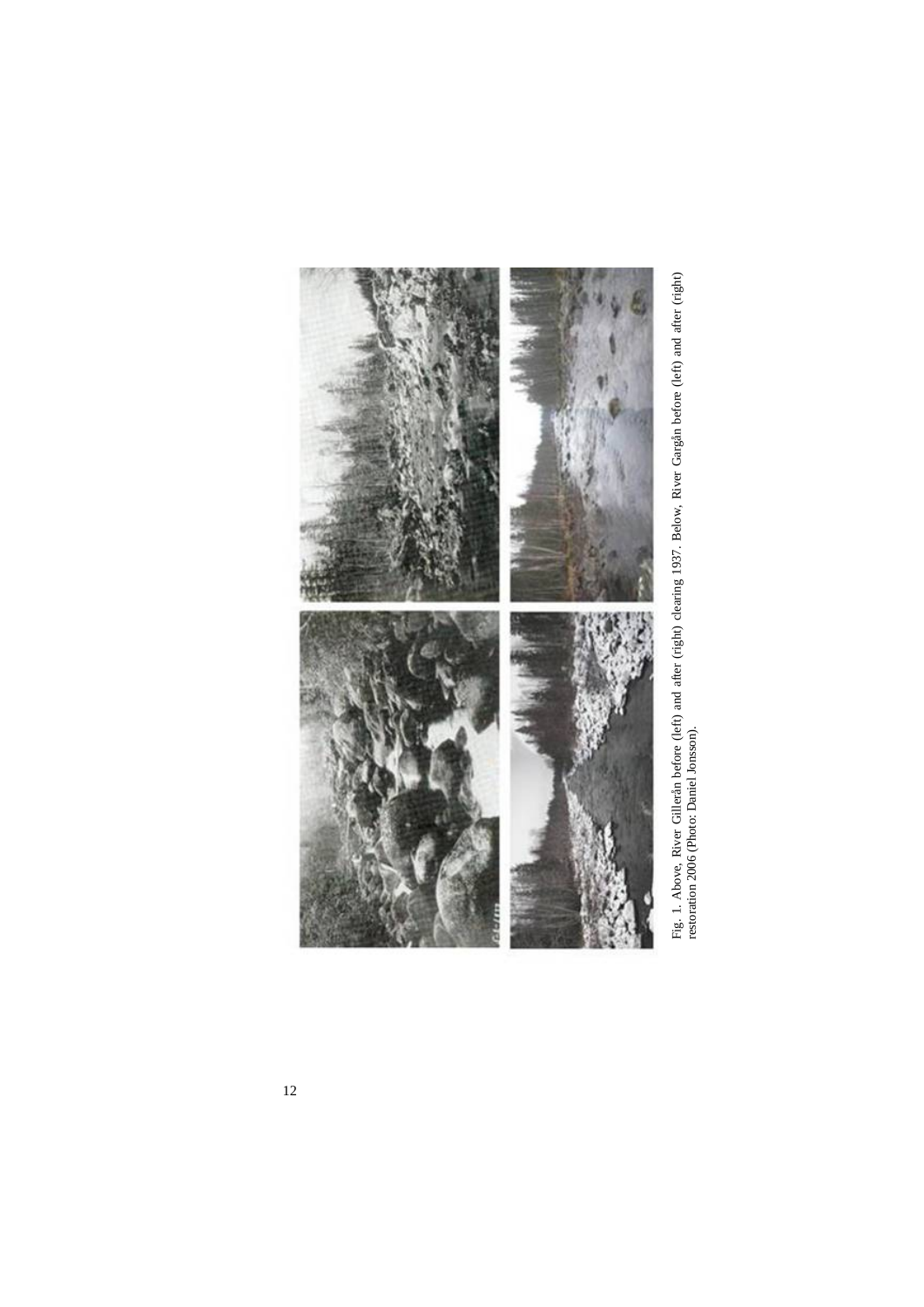

Fig. 2. The development of a floatway from the mid 1800's to the mid 1900's including secondary channel disconnections, flow deflectors and removal of boulders. The example is from the River Bjurbäcken, a tributary of the River Vindelälven in northern Sweden. Modified from paper I.

## **Material & methods**

## *Study area*

The field studies (paper II, IV and V) were conducted in  $2<sup>nd</sup>$  to  $3<sup>rd</sup>$  order tributaries of the rivers Ume, Vindel, Pite and Kalixälven in northern Sweden (Fig. 3). Paper V was carried out in the main stem of River Vindelälven. The streams are characterized by tranquil reaches interspersed with steeper (gradient 1–3%), fast flowing sections (runs), which typically extended for tens to hundreds of meters. The streams follow a nival flow regime with continuous ice covers from November to April. The oligotrophic, circumneutral, and moderately humic water in the streams is consistent with the organic-rich soils and crystalline geology (Precambrian gneiss) that characterize the watersheds. The fish fauna is dominated by brown trout, Atlantic salmon, bullhead (*Cottus gobio* L.), pike (*Esox lucius* L.), minnow (*Phoximus phoximus* L.), burbot (*Lota lota* L.), and European grayling (*Thymallus thymallus* L.). The streams are surrounded by managed forest consisting of Scots pine (*Pinus sylvestris* L.) and Norway spruce (*Picea abies* L.); scattered riparian broadleaved trees include gray alder (*Alnus incana* L.), birch (*Betula* spp.), and willow (*Salix* spp.). The experimental study (paper III) was conducted at Umeå Marine Research Station located 35 km south of Umeå (63° 47´N, 20° 17´E).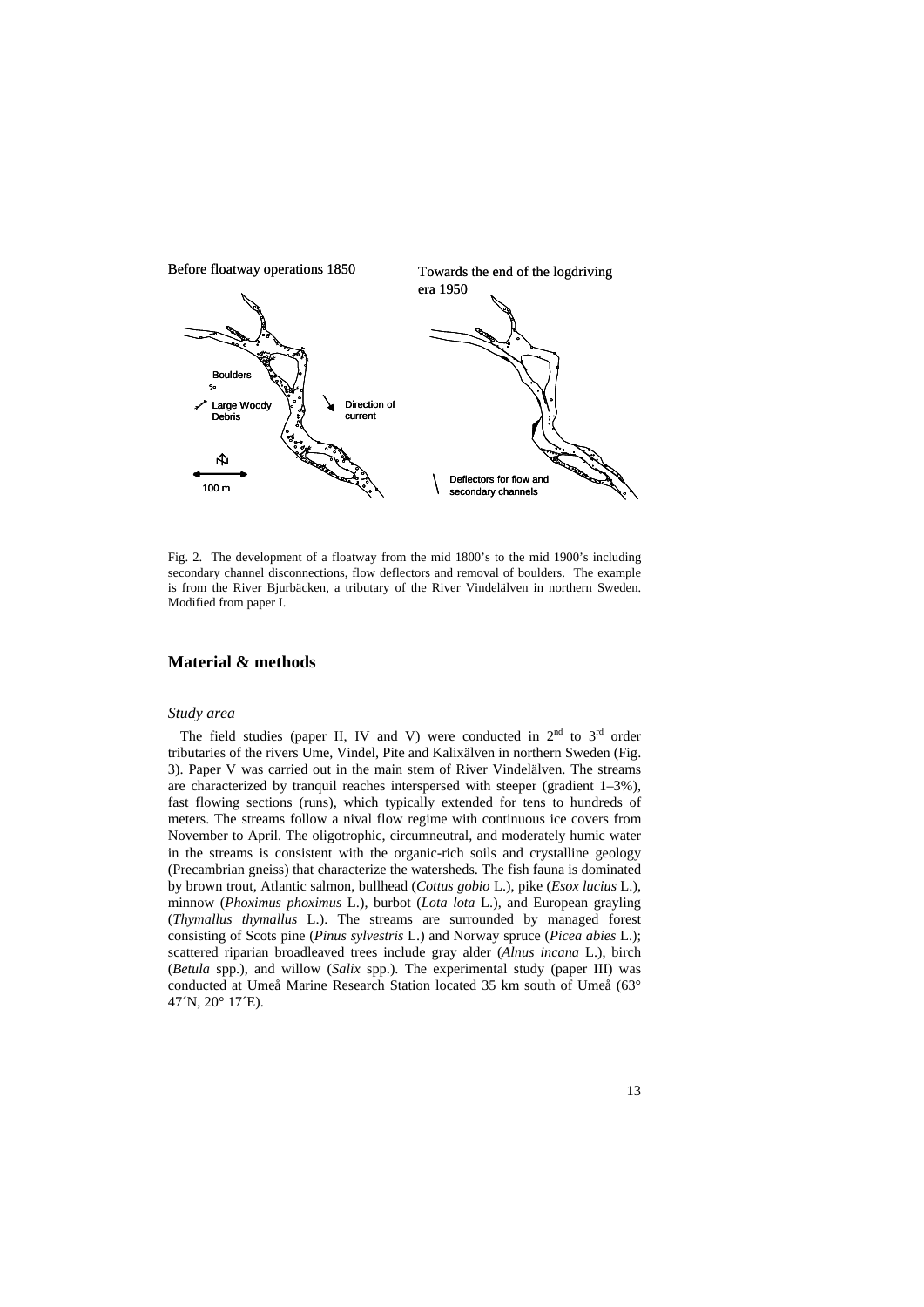

Fig. 3. The location of River Ume-, Vindel-, Pite- and Kalixälven.

### *Habitat characteristics*

Habitat measurements in paper II, IV and V were conducted at fixed points along multiple equidistant transects covering stream reaches from 50 to 150 m in length. Water velocity was estimated using an electromagnetic flow meter and substrate size was measured along the b-axis. Stream bed topography was measured at multiple scales. At the patch (<1m) scale we used a streambed profiler whereas at the reach (50-150 m) scale we used single point depth measurements. In paper II we used sieves to calculate substrate size distribution of spawning gravel. For further details regarding habitat measurements see paper II, IV and VI.

## *Habitat suitability*

In paper V we related habitat suitability in different reaches of a small stream to over-wintering of juvenile brown trout. Habitat suitability was estimated at fixed points along multiple equidistant transects covering the stream reaches. At each sampling point water depth, velocity and dominant substrate size was measured after which a winter habitat suitability index, obtained from river Kuusinkijoki in Finland (Mäki-Petäys *et al*. 1997), were calculated. To get the joint habitat suitability for each point, including all three habitat parameters, habitat data were combined in three different ways using the procedures described in USGS (2001); multiplicative, geometric mean and the minimum value.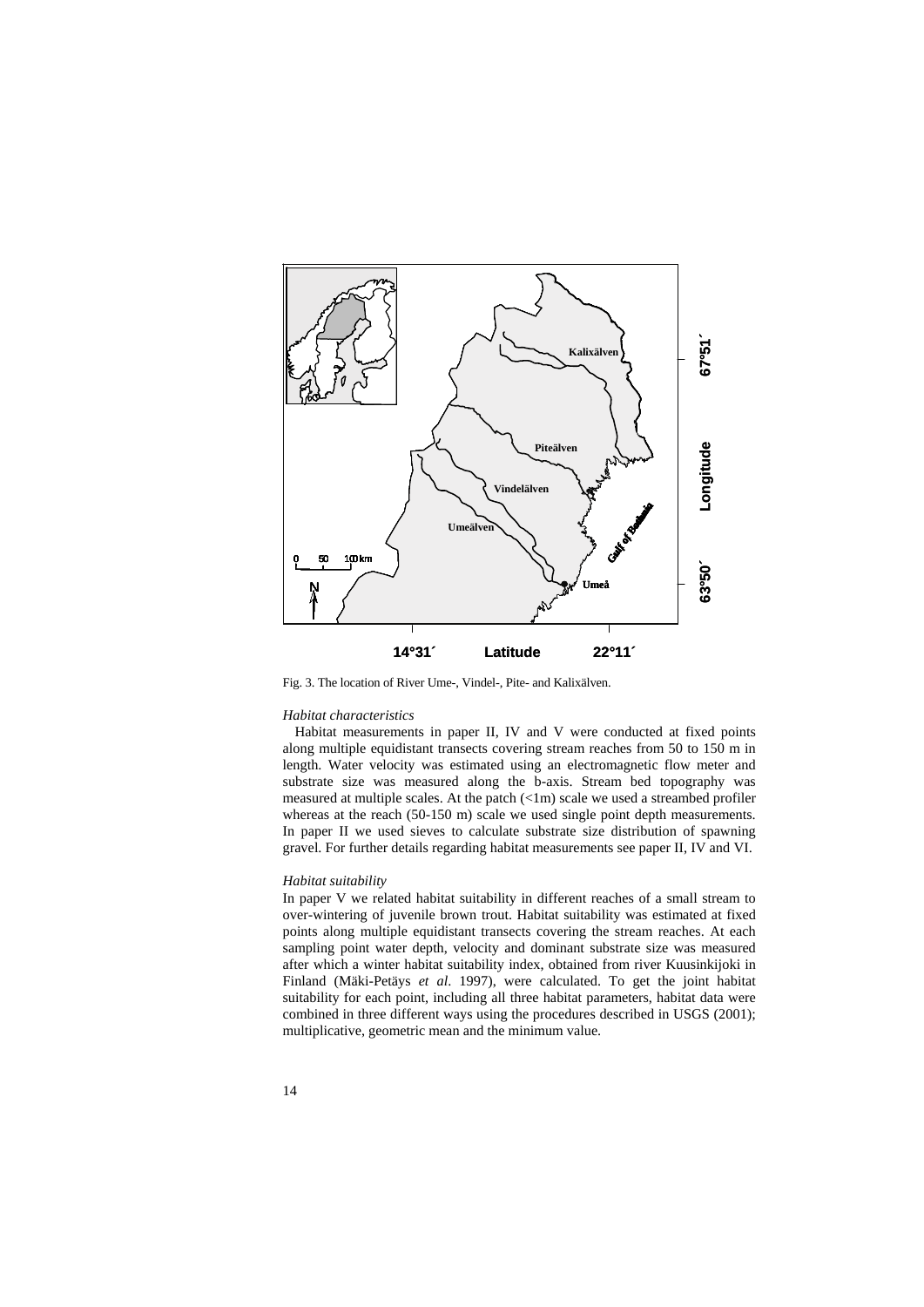### *Egg-to-fry survival*

In paper II differences in brown trout egg-to–fry survival between restored and unrestored gravelbeds in a tributary to river Kalixälven was studied. A known amount of brown trout eggs was placed into a set of incubation boxes and buried in gravel beds within 24 hours after fertilization. At the stage of emergence the incubation boxes were retrieved and the survival rate was measured.

## *Egg predation*

In paper III bullhead predation on Atlantic salmon eggs is related to substrate size. This was conducted at an indoor laboratory using stream aquariums. A known number of Atlantic salmon eggs were buried in artificial spawning redds constructed out of different substrate sizes, after which wild captured bullheads were released into the aquariums. After two weeks the eggs that escaped predation were counted and predation rates were calculated.

### *Fry displacement*

Paper IV evaluates the consequences of rearing habitat restoration on post emergence fry displacement and juvenile recruitment of brown trout. This was done by comparing the drift of newly-emerged hatchery-reared brown trout fry that was released into restored and unrestored stream reaches.

## *Sampling of fish*

Electrofishing was used as the main method to sample fish. Fish density was calculated using single or multiple removal techniques according to Bohlin *et al*. (1989).

#### *Tagging and re-locating fish*

In paper V we studied over-wintering of juvenile brown trout by tracking the movement of individually tagged fish. Wild brown trout were caught by elecrofishing and tagged with Passive Integrated Transponders (PIT-tags) (length 23 mm). After anaesthetizing (with MS 222) the fish, a five mm abdominal incision was carefully made, after which a PIT-tag was inserted and the incision closed by one suture. Each tagging was performed in approximately 30 seconds. Before release, the fish were allowed to recover in a holding net for several hours. To track the position of tagged fish we used Mobile RFID Leoine system, Technology Aquartis SENC Quebec, Canada, witch consists of a backpack-carried 12 volt PIT-tag antenna (60 cm in diameter) which has a maximum detection range (for a 23 mm PIT-tag) of 125 cm. The operator walked in the middle of the stream in the flow direction slowly sweeping the antenna from bank to bank approximately 1 cm above the water, ice or snow surface (Linnansaari *et al*. 2007).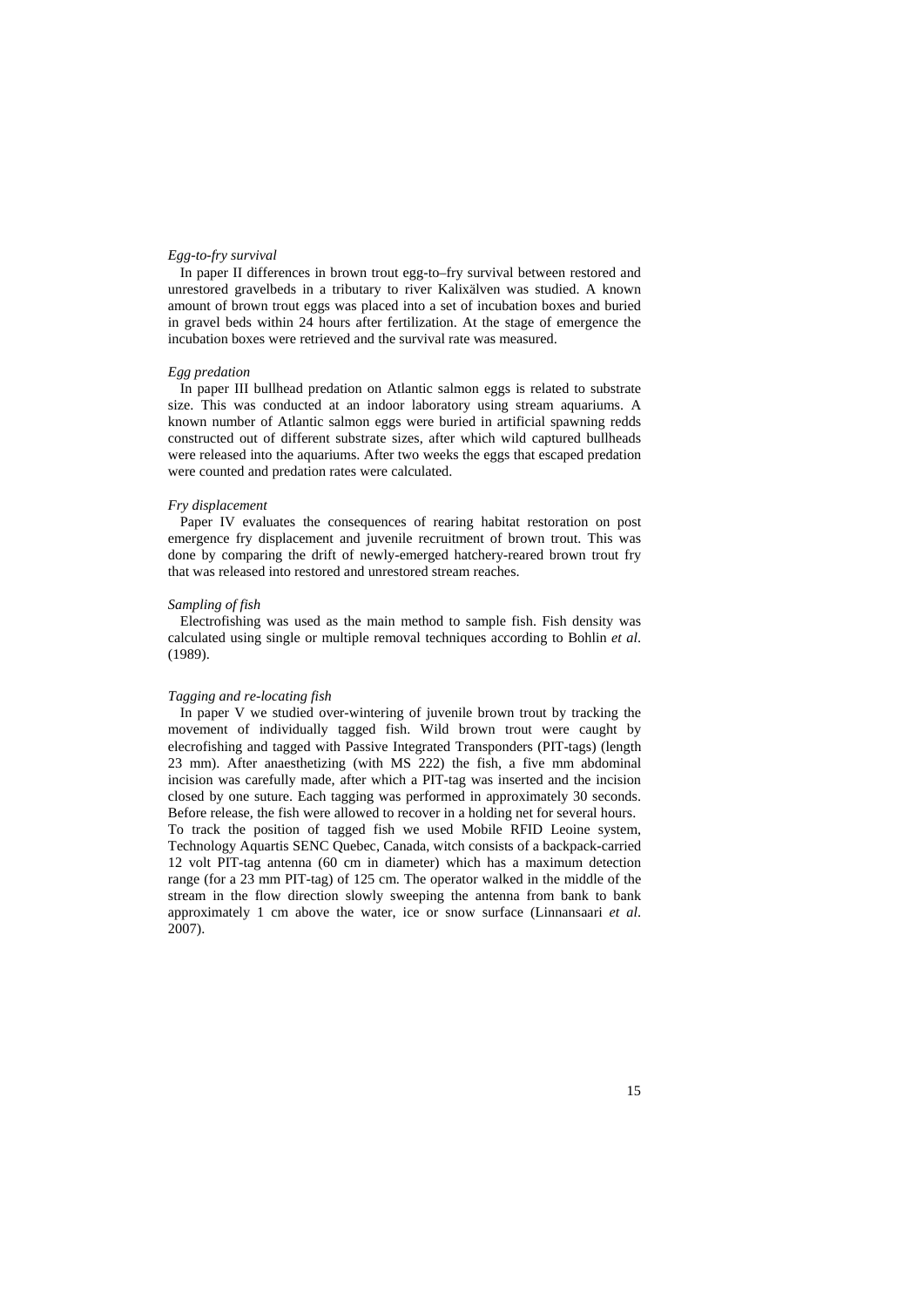## **Results – summary of papers**

## *I.*

This paper describes the history of log driving, reviews its impact on physical and biological conditions and processes, and predicts the responses to restoration. We hypothesized that restoration measures will make rivers wider and more sinuous, and provide rougher bottoms, thus improving land-water interactions and increasing the retention capacity of water, sediment, organic matter and nutrients. Some habitat components, i.e. beds of large boulders and bedrock outcrops, and availability of sediment and large woody debris, were assumed to be extremely difficult to restore. The geomorphic and hydraulic/hydrologic alterations were supposed to favor production, diversity, migration and reproduction of riparian and aquatic organisms. Time for response is likely to vary according to the types of processes and organisms. Regarding responses of brown trout and the general fish community we predicted increased egg survival, reduced fry displacement, successful over-wintering, increased population density and species diversity.

#### *II.*

Between 1992 and 2003, we measured the density of age 0+ brown trout in a channelized stream in northern Sweden, which was restored using two different schemes. One section of the stream was restored by the addition of boulders and reconstruction of gravel beds, whereas another section was restored through addition of boulders only. In addition, we compared the substrate-size composition of gravel beds and the egg-to-fry survival between the two stream sections, and related the density of age 0+ brown trout to the area of reconstructed gravel beds. After the restoration, the density of age  $0+$  trout increased significantly in the "boulder+gravel" section (>360%) and was positively correlated with the area of reconstructed gravel beds. By contrast, the density of age 0+ trout did not change in the 'boulder only' treatment. Egg-to-fry survival was significantly higher, ca. six times, in the "boulder + gravel" section  $(10.3\%)$  compared to the "boulderonly" section (1.7%), probably because of the higher content of sand and fine sediment in the gravel beds of the latter treatment. This study shows that the density of 0+ brown trout was limited by the availability and quality of spawning substrate rather than the structural habitat complexity.

### *III.*

This paper investigates whether bullhead influence the recruitment of age 0+ Atlantic salmon within the river Vindelälven in northern Sweden. We also tested the hypothesis that the size of the spawning substrate influences the ability of the bullhead to predate on salmon eggs.

The analysis of combined data from radio-tagged spawning female salmon and juvenile salmon density, obtained through electrofishing, revealed significant differences in recruitment of juvenile salmon. Recruitment was eight times higher in areas without bullhead compared to areas with bullhead.

In stream aquaria, artificial spawning redds containing salmon eggs were constructed from four different substrate sizes, 12.7, 23.1, 37.1 and 62.1 mm in mean diameter. Fifteen days after the introduction of wild-captured bullhead to the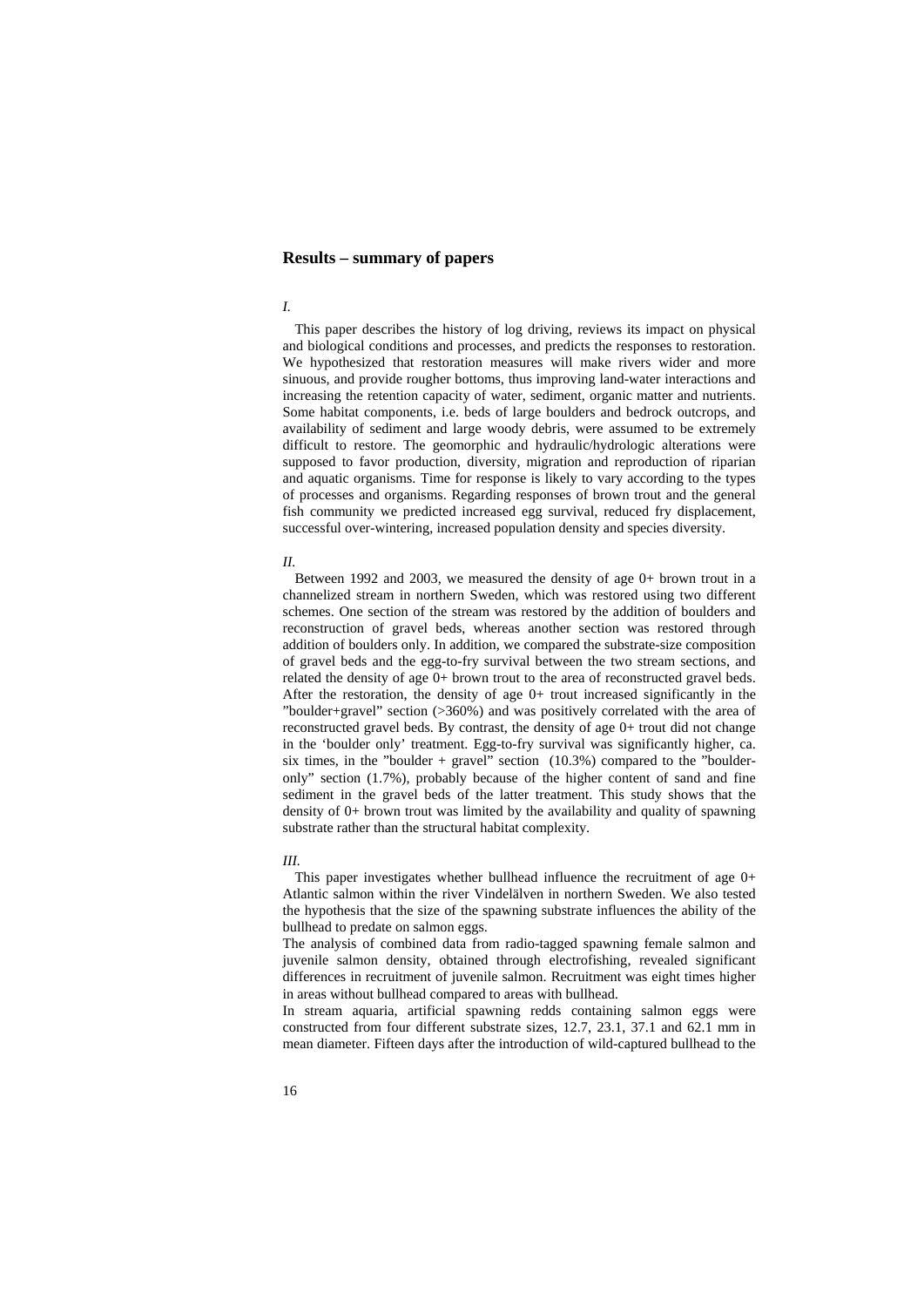aquaria, egg predation rates were calculated. Predation averaged 83% in the aquaria containing the largest substrate size whereas only 2-3% predation was observed in the other substrate sizes.

We conclude that bullhead influence the recruitment of juvenile salmon within the river Vindelälven, probably through predation on eggs. The possibility of bullhead to access spawning redds and consume salmon eggs was influenced by the size of the substrate. For salmon spawning habitat restoration, selecting gravel large enough for sufficient water circulation but small enough to exclude bullhead, is therefore crucial in order to minimize the risk of egg predation in areas with bullhead.

## *IV.*

This paper tests the hypothesis that habitat restoration decreases the postemergence displacement of brown trout fry. The short-term (24 h) displacement of released trout fry was reduced from 10.1 % to 2.3 % following restoration. Water velocity was the most important factor controlling fry displacement, accounting for 89.4 % of the variation. Moreover, the restoration increased the post-summer recruitment (the proportion of introduced juvenile trout remaining in the study reaches 60 days post release) approximately three fold (from 0.2 ‰ to 0.6 ‰). These findings demonstrate that habitat restoration substantially reduces the magnitude of fry displacement and contributes to higher recruitment.

#### *V.*

Over-winter behavior in brown trout was studied in a restored ice-covered stream in northern Sweden. We monitored movements of 238 individually-tagged juvenile trout (body length 120-204 mm) from late summer until late winter using portable PIT-tag equipment and related it to body length and habitat suitability. We found three different over-winter strategies: 1. Individuals that over-wintered close to the site at which they were tagged (stationary strategy), 2. Individuals that conducted reach-scale movements (short migration strategy), 3. Individuals that left the study stream (long migration strategy). There was no difference in body length between individuals undertaking different strategies. Habitat suitability explained a large portion (66.8 %) of the variation in the proportion of individuals that undertook the stationary over-wintering strategy in different reaches from late summer until late winter. We conclude that several over-winter strategies can exist within a single trout population and is not related to body length. Also, we suggest that habitat suitability indices can be useful tool to asses over-wintering conditions in stream reaches.

### *VI.*

Structural heterogeneity together with fish and invertebrate diversity was compared at restored, unrestored, and reference sites on tributaries of the Ume River, northern Sweden, where several kilometers of streams have been restored from channelization through placement of boulders into the channel. Structural heterogeneity, measured as variation in depth, at the study sites was assessed at two spatial resolutions likely to be affected by restoration. These are the patch scale (0.7 m), reflecting substratum characteristics, and the reach scale (50 m), reflecting general channel topography. Fish and invertebrate samples were used to assess taxonomic richness, taxonomic density, evenness, and assemblage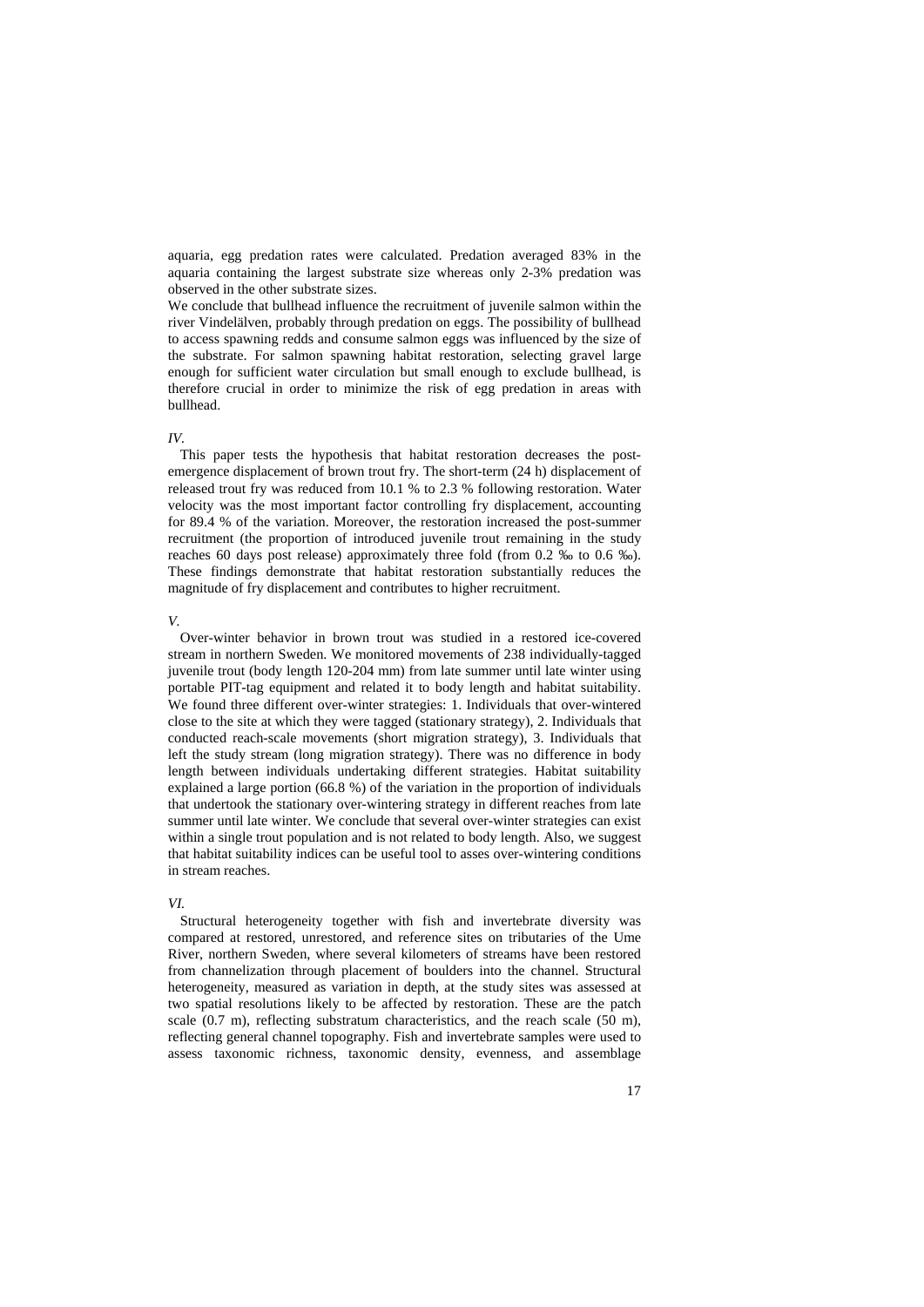composition at the study sites. Measures of structural heterogeneity were substantially higher at restored relative to channelized sites (55-81%); however, indices of fish and invertebrate diversity were similar between these treatments. At restored sites, measures of structural heterogeneity and fish and invertebrate diversity were consistent with, or slightly exceeded reference levels. This implies that local (patch to reach) heterogeneity did not structure fish and invertebrate assemblages in the study streams. Our results suggest that restoration might have little beneficial effect on biodiversity if the restoration schemes (and the original impacts, which are the target of amelioration attempts) do not affect structural heterogeneity relevant to the target organisms.

### **Discussion**

Floatway constructions during the  $19<sup>th</sup>$  and  $20<sup>th</sup>$  century resulted in large changes of stream habitats across northern Scandinavia (I). From our current knowledge about the habitat requirements of juvenile Atlantic salmon and brown trout, the most important changes were probably the reduction in structural habitat heterogeneity (variation in depth) which resulted in increased water velocity, reduction of channel width, and loss of gravel (i.e. spawning substrate). Commonly, restoration projects rely on the assumption that stream geomorphology and hydrology will change following the removal of float way constructions and replacement of boulder and smaller substrates (I). Indeed, our results supports this assumption. Measurements of these key habitat parameters showed that habitat heterogeneity and channel width was higher and that water velocity was lower in restored compared to channelized stream reaches (IV, VI). These findings are supported by studies from similar systems in Finland (Muotka and Laasonen 2002, Muotka *et al.* 2002).

## *Did restoration result in higher egg-to-fry-survival?*

The results of paper II showed that brown trout egg-to-fry survival was significantly higher in restored compared to unrestored gravel beds. Visual observations of the recovered eggs suggested that the most likely mortality cause was suffocation caused by fine sediments or fungal infections. Survival rates were consistent with the rate of survival observed in other studies where incubators were used at natural spawning sites (Bernier-Bourgault and Magnan 2002). It is likely that the improved egg survival was mainly caused by the removal of sand and fine sediment conducted as a part of the gravel bed restoration. In agreement with this suggestion, cleaning of sand and fines from spawning gravel significantly increased the survival of brown trout embryos in four English rivers (Shackle *et al.* 1999), and several studies have shown that the survival of embryos tend to be low in substrates containing high amounts of sand and fines (Hausle and Coble 1976, Olsson and Persson 1988, Lapointe *et al*. 2004). Salmonids naturally clean the substrate of sand and fines during the excavation of redds (Kondolf *et al*. 1993, Gottesfeld *et al*. 2004), but such actions may be insufficient to ensure high embryo survival where the spawning habitat has been highly degraded, which was probably the case of our study stream before restoration.

In our egg study, the egg-to-fry survival rate was low in both restored and unrestored gravel beds. In part, the low survival might reflect artifacts due to the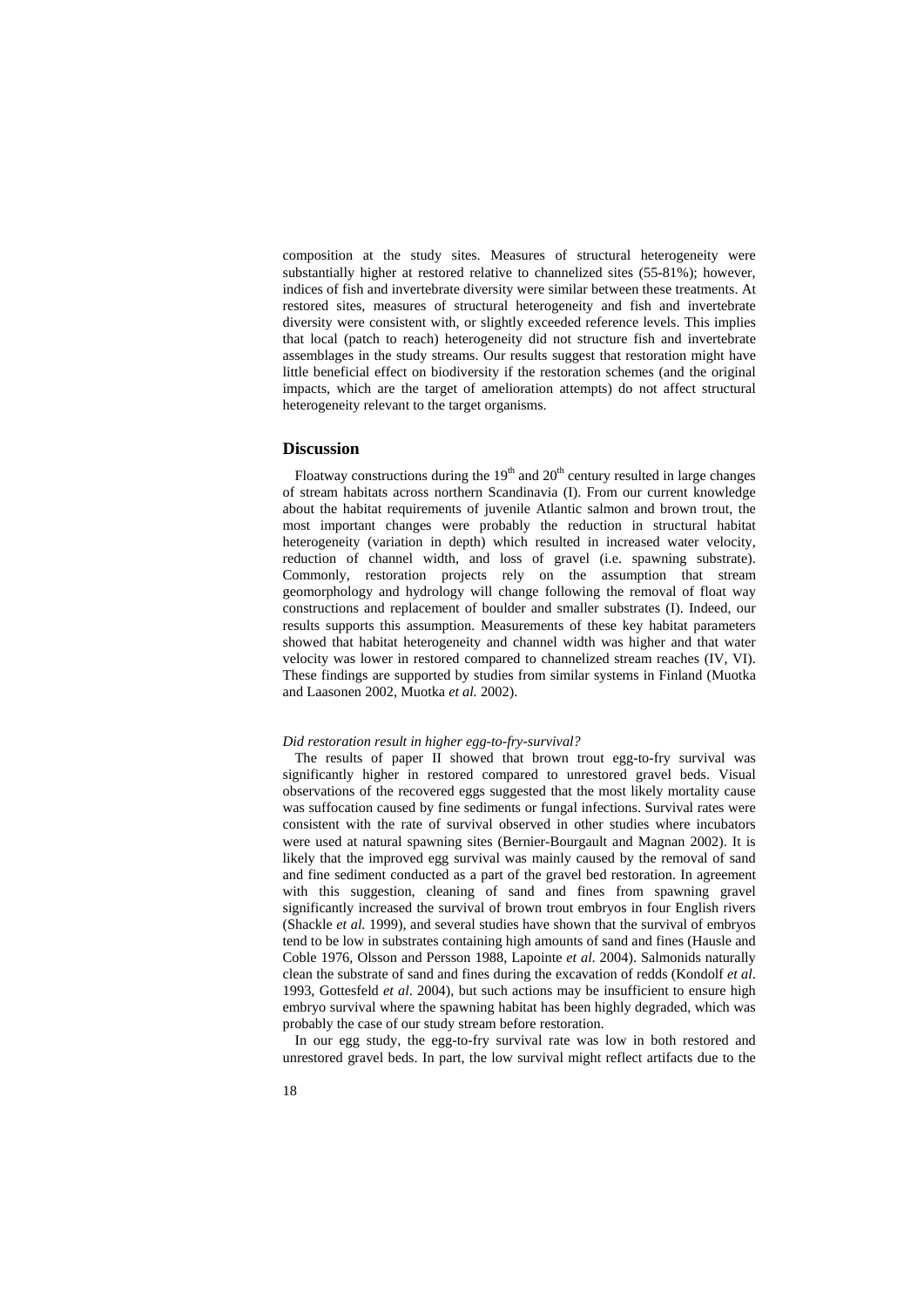use of incubators, which tend to accumulate more sediments and impose higher mortality on embryos than natural redds (Harshbarger and Porter 1982). The low survival might also have natural causes, such as the development of fungal infections, which might have been exacerbated by the relatively high densities of eggs in the incubators  $(0.1 \text{ eggs/cm}^3)$ . However, the aggregation of eggs is natural in salmonids, which typically lay eggs in pockets excavated into the streambed (Crisp and Carling 1989, Fleming 1996, De Gaudemar *et al*. 2000). Moreover, the survival of salmonid embryos seems to be unrelated to egg density (Raddum and Fjellheim 1995, Rubin 1995). In any case, the range of survival rates observed in our study (0-47%) was not substantially different from the range observed in other egg incubator assays at enhanced spawning sites, where densities of 0.3-0.5 eggs $\cdot$ cm<sup>-3</sup> have resulted in average survival rates of 22% to 51% (Rubin and Glimsäter 1996, Shackle *et al*. 1999, Mertz *et al.* 2004).

 Because egg survival is not only affected by the substrate composition but also of benthic predators, i.e. bullhead, the effect of four different substrate sizes on egg predation was investigated (III). This study revealed that predation rate of bullhead on Atlantic salmon eggs was significantly higher (82.3%) in large substrates (size 62.1 mm) compared to smaller substrates (sizes 12.7-37.1 mm) where predation ranged between 1.6-2.8 %. These results fully support the conclusions by Biga *et al*. (1998) that the size of the substrate regulates to what extent predators can descend and access egg pockets within spawning beds. In our study we used size-sorted substrate so we could not fully reflect the substrate size composition of natural spawning reeds (Kondolf *et al*., 1993). Variation of substrate sizes in natural spawning redds likely regulates access by interstitial predators. The more substrate is sized below some threshold value, the lower the predator access probably is. Nevertheless, substrate used in spawning habitat restoration projects often originates from commercial gravel mines that only supply sieved and sorted fractions with low size variation.

### *Did restoration reduce the rate of post emergence fry displacement?*

The results of paper IV indicate that in-stream restoration can significantly reduce post-emergence displacement of brown trout fry and thereby contribute to higher recruitment. Approximately 6-8 % of the released fry was displaced from the canalized control site whereas almost no fry were displaced from the restored control site  $(0.0 - 0.2 \%)$ . At the canalized impact site, fry displacement was significantly reduced from 10.1 % before restoration to 2.3 % after restoration. Also, the reduction of fry displacement was strongly associated with the decrease in water velocity caused by the restoration. The effects of restoration on water velocity and fry displacement were evident as early as one year after restoration. However, the effects are likely to increase with time. In Sweden and Finland, recently restored stream reaches are characterized by a lack of woody debris and aquatic mosses, which were extensively dislodged by bulldozers during restoration work (Muotka *et al*. 2002). The re-colonization by mosses and other aquatic plants and the accumulation of large woody debris might take several years, but will further reduce water velocity and increase habitat heterogeneity, and thereby further decrease the post-emergence displacement of fry.

The effects of the restoration on the displacement of trout fry is of great interest from several aspects. First, these results further support the previous suggestions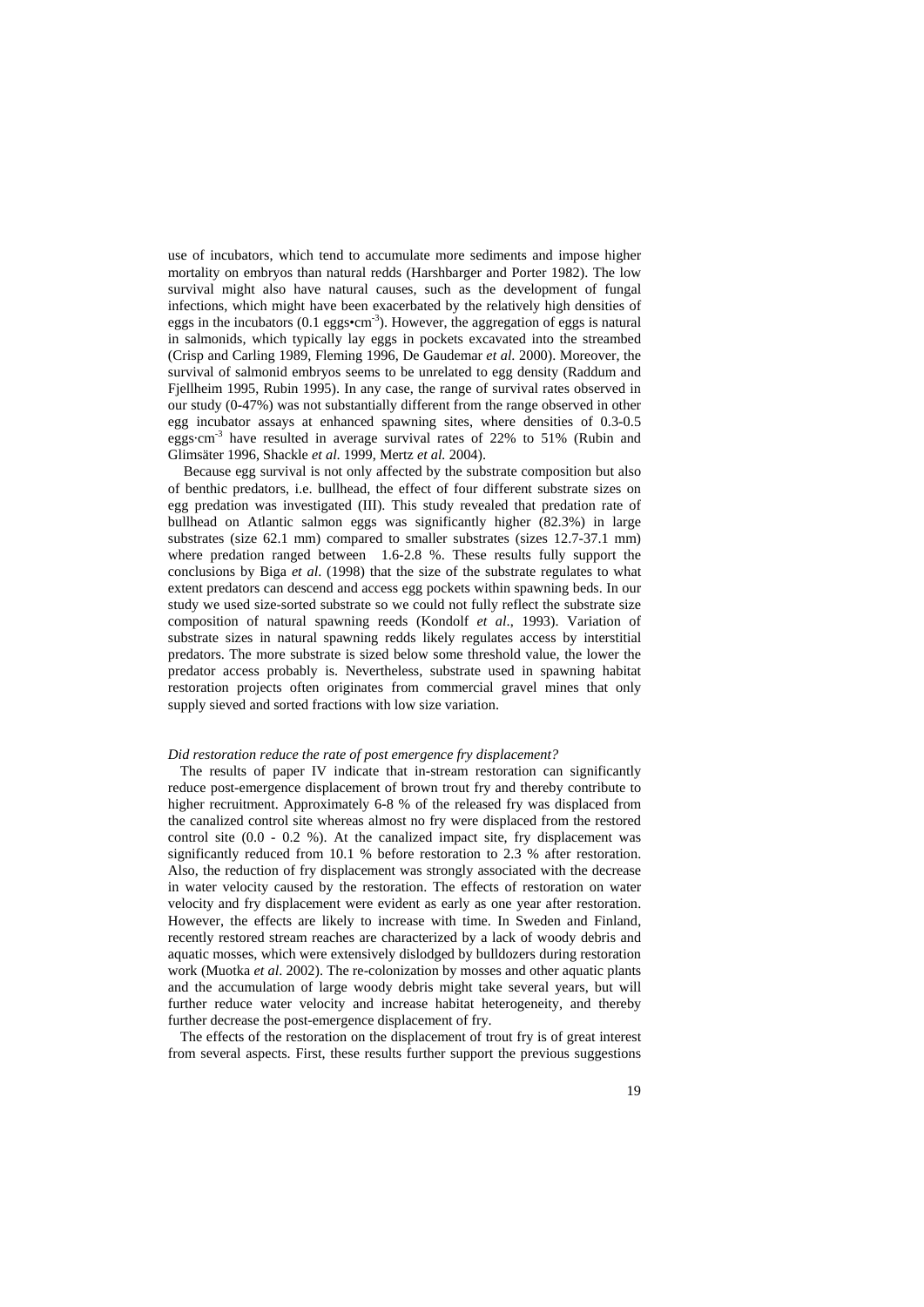that water velocity plays a primary role in controlling the post-emergence displacement of fry (Ottaway and Forrest, 1983; Crisp and Hurley, 1991; Daufresne *et al*., 2005). Second, the practical implications of the results emphasize the importance of stream restoration for the self-sustaining of brown trout populations. Whereas adult trout easily resist and even require fast flows in streams, e.g. for reproduction, juveniles can only settle in habitats with lower water velocities. In the absence of slow-flowing areas, brown trout fry emerging from the spawning substratum are inevitably washed downstream for tens (Elliott 1987; IV) of meters, where a large proportion of them likely will die from starvation or predation (Elliott 1994, Einum and Fleming 2000, Einum and Nislow 2005). The sensitivity of brown trout fry to higher water velocities was observed by Heggenes and Traaen (1988), who found that brown trout fry at temperatures between 6-14 °C could only resist water velocities in the range 0.15-0.19 m s<sup>-1</sup> before being displaced. In channelized streams, where water velocities often are well above this tolerance threshold, post-emergence mortality of brown trout juveniles due to displacement is likely to be so high that long-term sustainability of brown trout populations is jeopardized.

Given that the mortality of juvenile brown trout is naturally high (80-90%) (Elliott, 1994), any factor causing additional mortality might negatively affect trout populations. Whether the loss of fry because of displacement can be considered as additional mortality is not clear, due to a lack of knowledge about the fate of displaced fry (Daufresne *et al*., 2005). However, when displacement due to high water velocities results in mortality and not in the relocation of fry, the loss can be considered additional. Therefore, any actions that reduce fry displacement will probably also reduce the total mortality during the fry stage.

In contrast to water velocity, streambed roughness (i.e. habitat heterogeneity) did not appear to be an important factor affecting the displacement of fry at the study sites (IV). These results contradict Elliott (1987) and Gustafson-Greenwood and Moring (1990), who suggested that increased habitat heterogeneity should reduce the displacement of fry by increased availability of flow refuges. Habitat heterogeneity is also believed to influence displacement by reducing competition between fry, as it effectively increases the habitat area per unit of channel length (Höjesjö *et al*. 2004, Einum and Nislow 2005). However, Daufresne *et al*. (2005) noted that the downstream displacement of trout fry during the first days following emergence is controlled primarily by flow conditions rather than by intraspecific competition. We hesitate to conclude, however, that habitat heterogeneity does not influence the displacement of fry. Indeed, the reduced water velocity after restoration is certainly a consequence of increased channel roughness (habitat heterogeneity) due to the addition of boulders. Therefore, the changes in water velocity were intimately connected to changes in habitat heterogeneity (IV). However, this study suggests that water velocity is a stronger proximate control of the displacement of fry than habitat heterogeneity *per se*. Alternatively, the apparent lack of effect of habitat heterogeneity on fry displacement and the similarity in heterogeneity between the restored and canalized control sites might suggest that the scale at which heterogeneity was measured was not fine enough. In paper V habitat heterogeneity was measured at the reach  $(50 \text{ m})$  and patch  $(<$ 1m) scale and differences between restored and channelized sections were substantial. In paper IV heterogeneity was measured at a slightly larger scale (150 m). As newly emerged salmonid fry initially use only small areas (e.g.  $100 \text{ cm}^2$ ,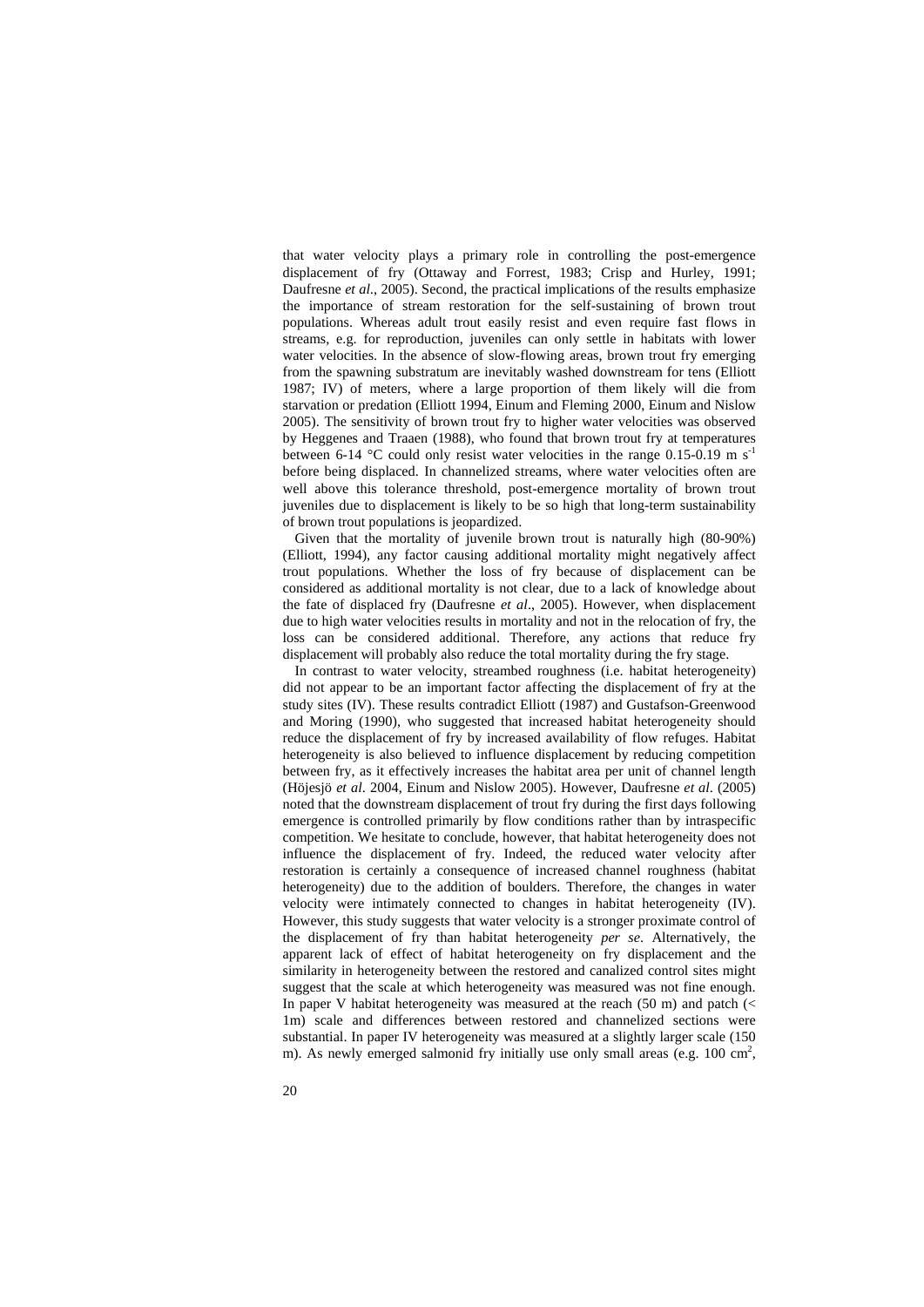Gustafson-Greenwood and Moring 1990), the risk of displacement is probably influenced by habitat heterogeneity at scales finer than the one considered here. Another possible reason for the apparent lack of effect of the enhanced heterogeneity on the displacement of fry is that we introduced newly emerged fry originating from a hatchery, and their behavior may have differed from that of naturally-emerged fry. However, even though experimental introduction of fry has been criticized (Daufresne *et al*. 2005), the sensitivity of fry to displacement due to high water velocity seems similar between introduced (e.g. Crisp and Hurley 1991) and naturally-emerged (Daufresne *et al*. 2005) brown trout fry.

#### *Were juveniles over-wintering successfully in restored systems?*

According to our data juvenile brown trout undertook three different overwinter strategies. Most detected individuals spent the winter close to the sites at which they were tagged whereas only a few individuals conducted any short or long migrations.

Given the high efficiency in tag detection, 90-100 % (this study) and 93-100 % (Linnansaari *et al*. 2007) only few individuals might have escaped detection within the surveyed tagging sites. Nevertheless, a substantial number of individuals that migrated short distances might have gone undetected as we were only monitoring a small portion of the entire stream.

Habitat suitability explained a large portion (66.8 %) of the variation in the proportion of individuals that over-wintered and remained within different tagging sites from late summer until late winter. Rimmer *et al*. (1983); Heggenes and Dokk (2001) suggested that if a given habitat fulfills species specific preferences for both summer and winter conditions, no or little seasonal migration would be necessary. Therefore, as winter habitat suitability gets lower the proportion of over-wintering individuals should decrease.

Meyer and Griffith (1997); Harvey *et al*. (1999) found that the availability of cover determined the number of fish that held positions at different sites during winter. Further more, Mitro and Zale (2002) discovered that habitats of low heterogeneity were abandoned in favor of sites with higher heterogeneity during winter. Probably, our study stream did not provide enough habitat complexity to host all tagged individuals during winter. However, individuals that migrated and switched tagging sites prior to the start of the winter did not end up at sites that had higher winter habitat suitability compared to their tagging site of origin, which suggests that selection of over-wintering site must at least partly be explained by other factors than the condition of the habitat. Never the less, we suggest that habitat suitability indices can be useful tools to asses over-wintering conditions in stream reaches at our study site.

To answer if over wintering was successful or not, the behavior of brown trout in our restored system should be compared to behavior in an unrestored control system. However, the tagged individuals in paper V performed three different over-wintering strategies, of which one was to remain within their summer and fall habitat from late summer to late winter. This suggests that the habitat conditions in this restored site must have been acceptable and over wintering successful.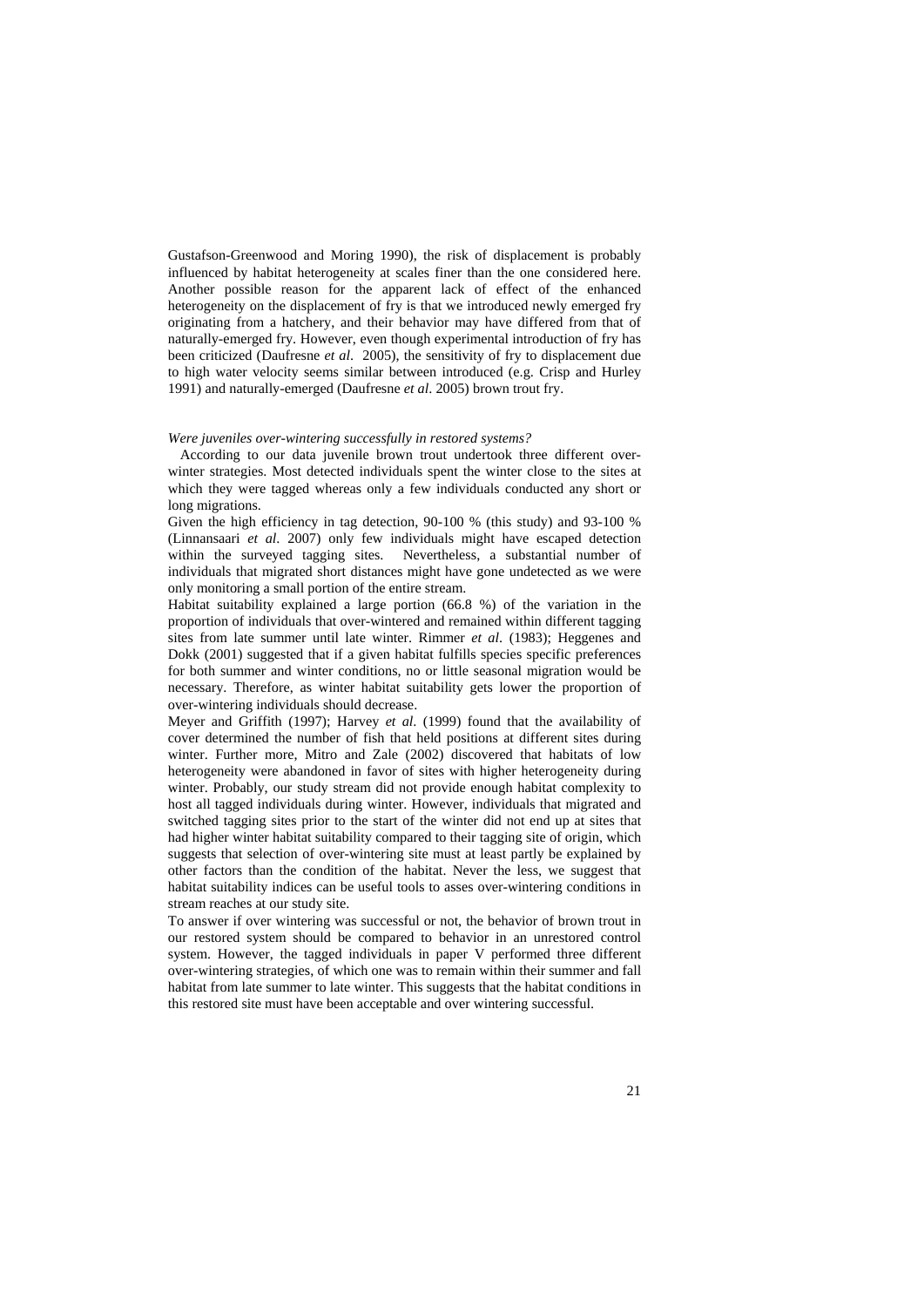#### *Did restoration increase population density?*

Paper II showed that the restoration of spawning habitat by the removal of the armored streambed, together with replacement of large boulders into the channel, influenced the density of age 0+ brown trout, whereas the addition of boulders alone did not. Consistent with these results, several studies have shown that the availability of spawning habitat is one of the most important predictors of the density of juvenile salmonids in running waters (Beard & Carline 1991, Beland 1996, Magee *et al*. 1996). The increased availability of spawning habitat probably reduced the mortality of embryos associated with spawning activities. Where salmonids are forced to spawn in confined areas, the redd excavated by any fish can be disturbed by overcutting by other spawners (Milner *et al*. 2003).The addition of spawning areas therefore allows fish to distribute themselves more widely and thus avoid interference during the excavation of redds. Supporting this hypothesis, as demonstrated in paper II, the densities of 0+ brown trout were positively correlated to the mean area of restored gravel beds. Still, a relatively high variation (38 %) was noted, which probably reflected fluctuations in the number of returning spawners or variations in nursery and rearing conditions. The existence of other sources of variation is also indicated by the stepwise increase in population size during the time periods 1992-1993, 1994-2000, and 2001-2003, which does not completely mirror the increase in the area of reconstructed gravel beds. Another important factor causing the increase in brown trout density is of course the enhanced egg-to-fry survival in the restored gravelbeds.

Although the addition of boulders alone had no positive effects on brown trout density (paper II) and on fish density in general (paper VI), benefits of boulder addition still exist. Paper III demonstrates that rearing habitat restoration notably reduced the displacement of newly emerged brown trout fry and that recruitment was increased. Furthermore, as restoration increased the wetted channel width (+40%), the area of available habitat per unit stream length also increases. This partly explains the higher fish biomass in restored compared to channelized stream reaches observed in paper VI.

## *Did restoration increase the diversity of fish species?*

Paper V provides no support for the hypothesis that restoration of structural heterogeneity in the study streams promoted biotic diversity. We considered three possible explanations for these results. First, patterns of fish diversity at the study sites might not be controlled by spatial heterogeneity at the scales affected by restoration. Second, biotic differences might have existed between treatments, but were not detected because of insufficient statistical power. Third, the physical and biological recoveries at restored sites might have been incomplete at the time of the study.

Although research on associations between biotic diversity and spatial heterogeneity has a long history (Thienemann 1954), only recently has the scale dependence of these associations been explicitly recognized (e.g., Cooper *et al*. 1997). While there is debate about which scales of structural heterogeneity control fish diversity in streams, the relevant scales are expected to match the scales at which these organisms perceive their environment, in turn determined by factors such as home-range dimensions, behavioral patterns of response to resources, and larger scale movements (Cooper *et al*. 1997). Fish typically have broad home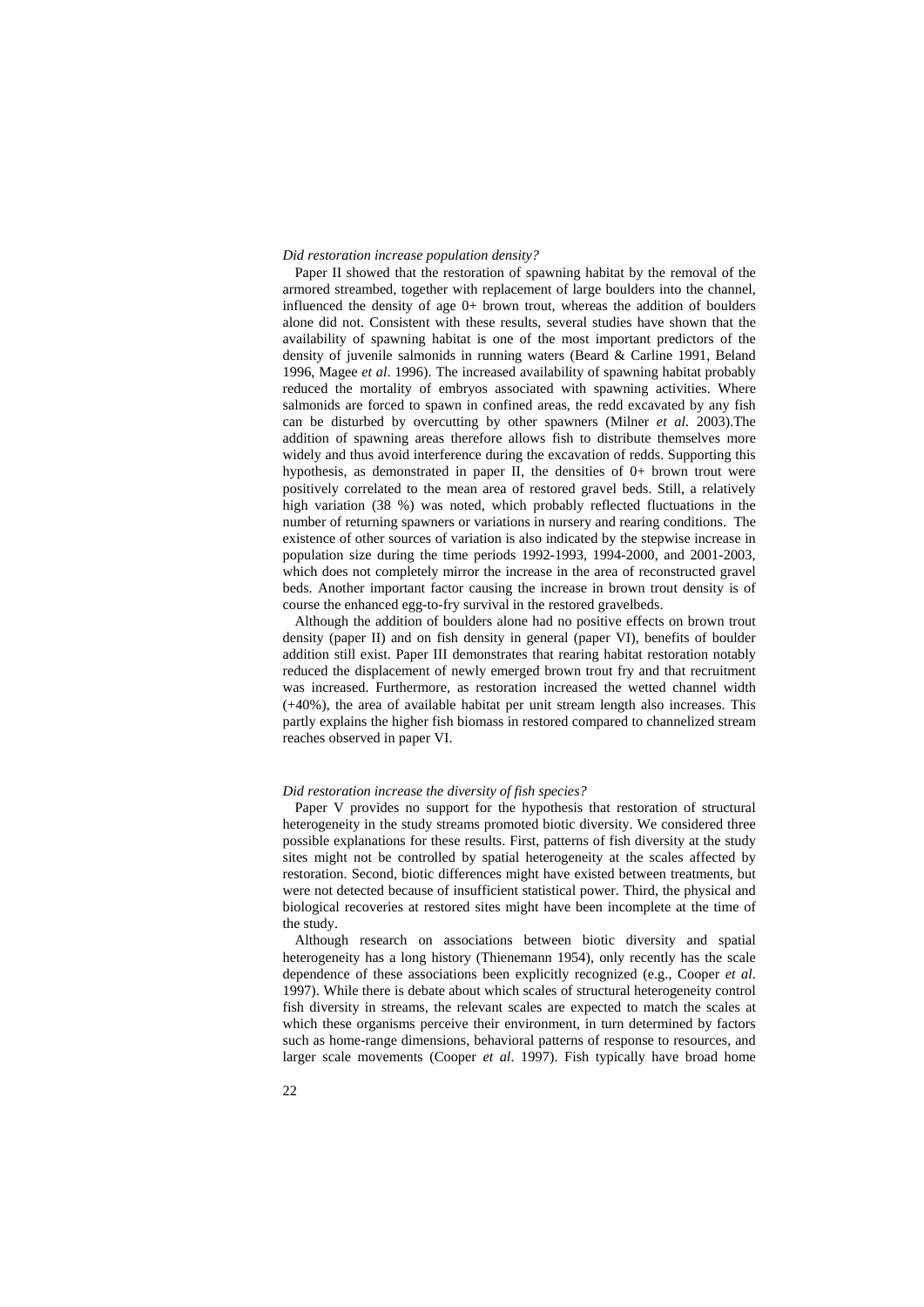ranges that encompass different habitats (often taxon specific), each fulfilling different functions, including spawning, feeding, and refuge provisioning (e.g., Mäki-Petäys *et al*. 1997). As a result, the diversity of fish is probably dependent on heterogeneity in these functional habitats. The lack of correlation between heterogeneity and diversity measures in paper VI suggests that the restoration acted at scales of structural heterogeneity that were irrelevant to fish. For instance, the restoration did not create substantially new habitats such as deep pools, vegetated margins, or backwaters that encouraged colonization of additional fish and invertebrate species. The habitat remained essentially lotic in character (runs and riffles with coarse mineral substrata), and thus probably suitable for species that were already present. In this study, the strong similarity in faunal characteristics between sites from the same streams shows that factors at the watershed scale were more relevant to invertebrate diversity than the restoration status i.e., whether the site was channelized or restored.

A temporary lack of biotic changes following restoration work may arise due to biological time-lag or physical isolation delaying colonization by new taxa (Fuchs and Statzner 1990). However, our study sites were located within a relatively intact drainage system, where nearby lakes, deep pools, and larger rivers could act as sources of fish species to restored sites. Under these conditions, fish may respond quickly to habitat improvement via immigration from neighboring zones (Riley and Faush 1995, Harvey 1998). Therefore, we suggest that the three to eight years separating restoration from evaluative work in this study should have been sufficient to allow considerable biological recovery at the restored sites. In contrast to our study area, the potential for recolonization of restored reaches would be limited where whole river systems have been degraded and disconnected from their floodplains, such as in many urbanized lowland areas in Europe and North America. However, in a Finnish restoration project similar to ours, restored sites showed erratic changes in invertebrate-assemblage structure for up to eight years following restoration, suggesting that full equilibration with changed habitat conditions might take a considerable time (Muotka *et al*. 2002). Without more long-term quantitative data it will not be possible to conclusively assess the time needed for biotic recovery from restoration in our study area, or in general.

Estimates of fish community attributes in streams sometimes show errors so large that their usefulness in detecting the effects of habitat changes has been questioned (Brooks *et al*. 2002). In paper V, however, consistency of mean values between channelized and restored sites and small errors suggest that in most cases the lack of significant biotic differences was not an artifact due to type-two errors. In effect, the power of the comparisons between channelized and restored sites would have been adequate to detect 10% or 20% increments in diversity components relative to channelized streams. Increments of 10% and 20% were chosen to represent the lower limits of what might be considered a biologically meaningful change.

### **Broader perspectives on stream restoration**

Restoration of streams utilized for timber floating seems to offer a practical solution to fishery managers under the increasing demand to enhance salmonid fisheries. However, the well being of salmonid populations depends on factors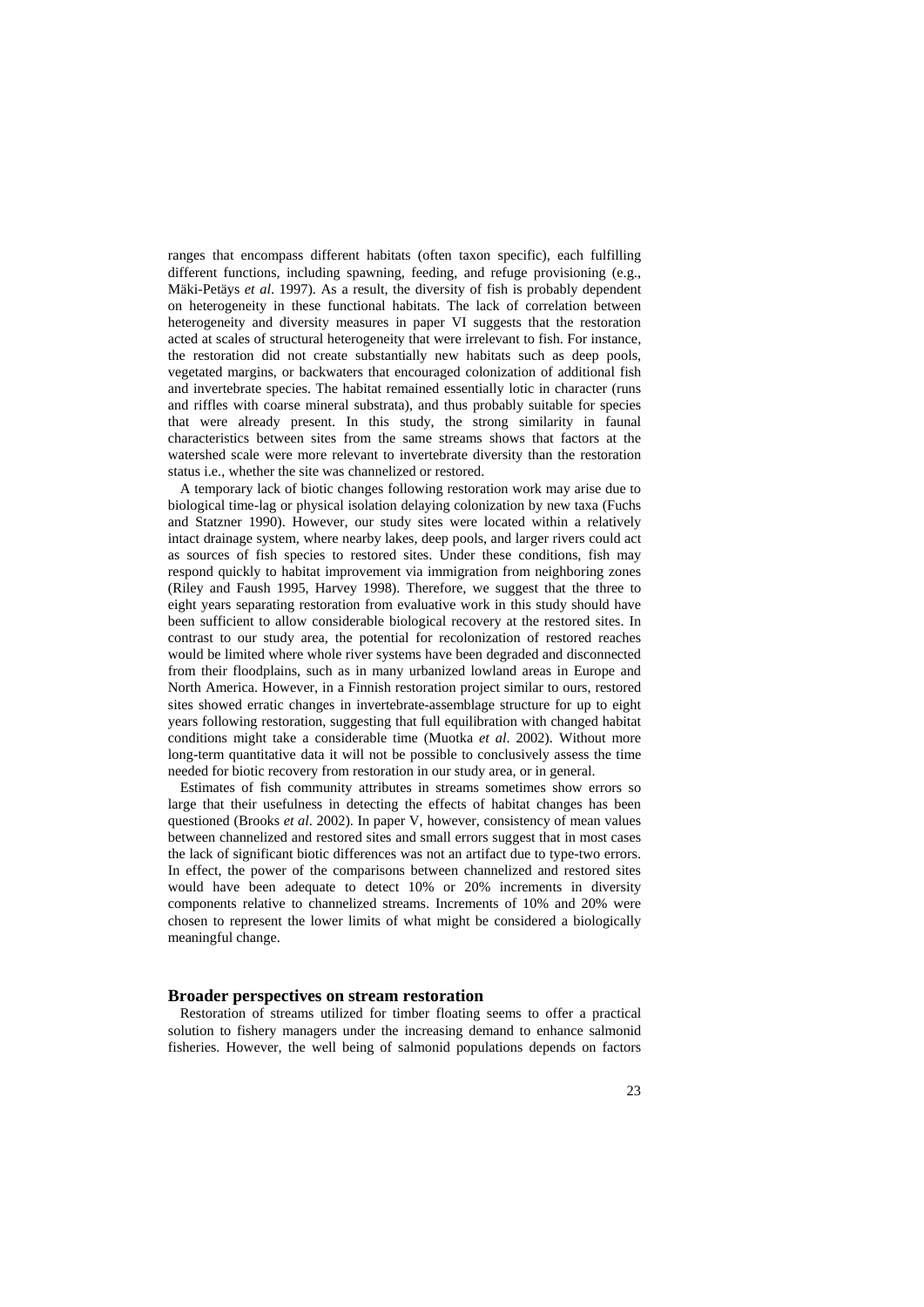besides than the condition of freshwater habitats. The development of hydroelectric power plants and the expanding net work of logging roads have caused obstructions to fish migration which in many places have resulted in the extinction or weakening of populations (Laine *et al*. 2002, Rivinoja 2005, Östergren 2007). Intense harvest at sea along with diseases constitutes other threats to salmonid populations (McKinnell 1998, Ikonen 2006). Given this complex situation, positive effects from restoration in freshwater habitats can be difficult to demonstrate if populations can not respond due to constraints in other parts of their lifecycles. Therefore, in restoration programs, where the goal is to benefit fish populations, all constraints to population development must be ranked by their impairment and dealt with accordingly. For instance, there is no point to restore spawning habitats if they can not be reached by spawners due to migration barriers, i.e. hydroelectric power plants. In this scenario, it is better to improve connectivity before conducting habitat restoration. However, restoration of upstream habitat could be used as a strategy to promote measures of migration barriers downstream.

Stream restoration schemes serve multiple purposes, besides improvement of salmonid fisheries, i.e. enhancement of riparian plant diversity (Helfield *et al*. 2007). Furthermore, restoration might also be justified even where benefits to the fauna and flora are not expected. Placement of boulders in channelized streams, for instance, can contribute to the efficient use of base resources by reducing downstream losses of leaf detritus due to poor retentiveness and mechanical fragmentation (Muotka *et al*. 2002, Lepori *et al*. 2005).

## **Future research needs**

- To further explore the effects of stream restoration, projects focusing on fish production on the catchments scale are necessary. Studies focusing on small scale (reach) are important to understand what factors may limit populations (Rosenfeld *et al*. 2000) and how these may be affected by restoration, i.e. changes of habitat. However, since brown trout and Atlantic salmon use and shift habitats at a larger scale (catchments) throughout the juvenile stage, all mechanisms regulating production cannot be encompassed within reach scale studies (Everest *et al*. 1991).
- Although restoration and associated evaluation projects have been conducted at many places during the last two decades, we still lack knowledge about the time scale required for full recovery including fauna, flora and geomorphology. To be able to completely evaluate the results of restoration the effects should be assessed when the response organisms or variables have had time enough for full recover. To fill this information gap, long-term restoration projects and monitoring programs are necessary (Muotka *et al*. 2002).
- Because winter in northern Scandinavia includes approximately half the year with continuous ice cover, knowledge about winter ecology of stream-dwelling fish is important, including survival and habitat requirements, and how it relates to different restoration activities.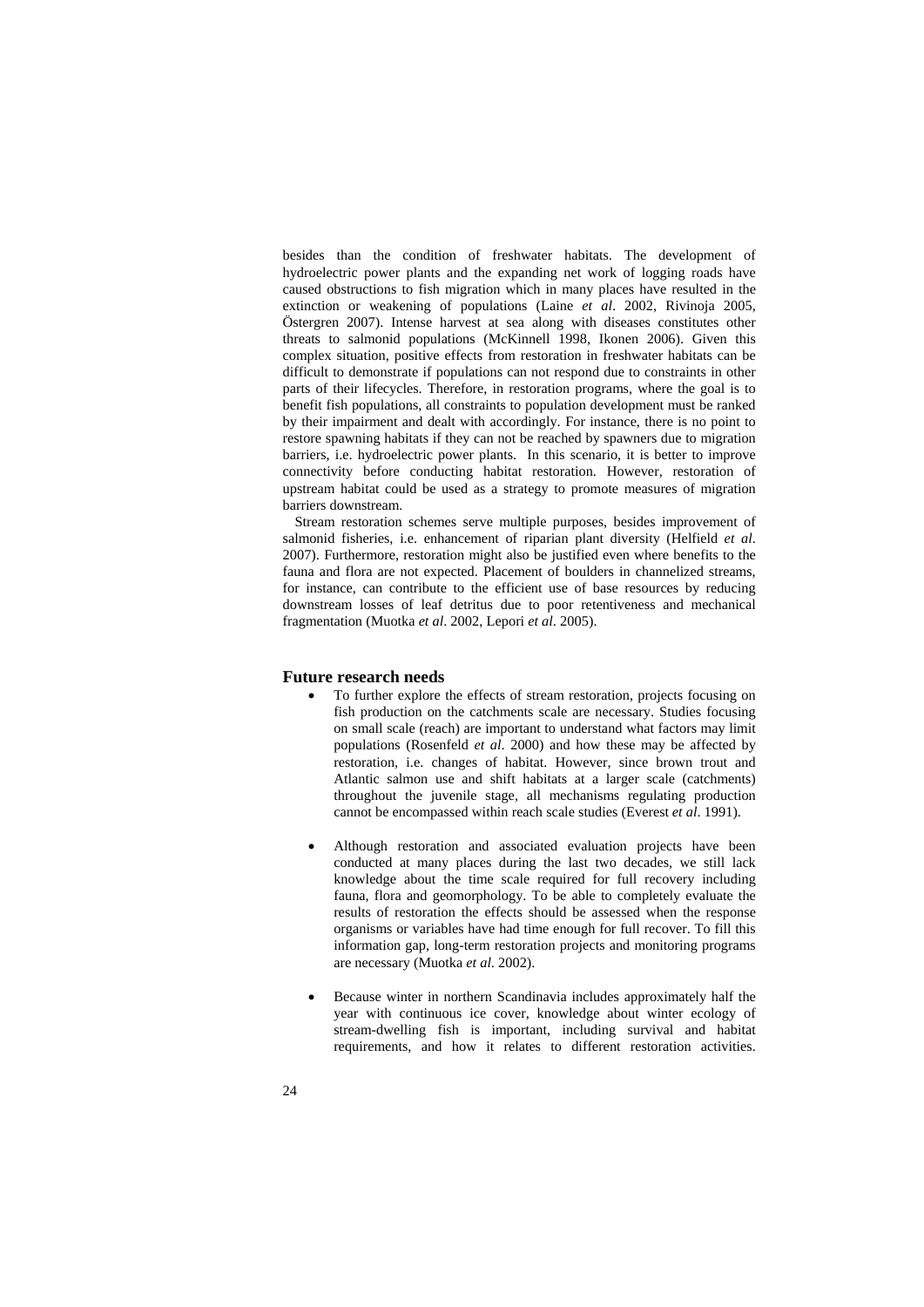Although the number of winter studies has increased during the last decade, more research is still needed (Huusko *et al*. 2007).

- Different species of stream-dwelling fish have evolved and adapted to different types of habitat. These adaptations not only influence their ability to dwell in different habitats, but also their ability to compete with other species. Because stream habitat restoration generates large changes in the physical habitat, the competitive situation between species will probably also be affected. In Scandinavia, restoration programs commonly aim to increase production of brown trout and Atlantic salmon. However, it is known that the two species compete and that brown trout is the more aggressive species and prefer low velocity holding sites (Heggenes and Saltveit 1990; Heggenes *et al*. 1999; Heggenes *et al*. 2002). As restoration generally reduces water velocities, trout that generally dwell in lower water velocity compared to salmon, can move into habitats previously predominated by salmon and start to compete and potentially reduce salmon production. To reduce the risk of negative consequences of restoration, additional research on how changes in physical habitat effects the competitive situation between species, i.e. through physical and bioenergetic habitat modeling (Rosenfeld 2003; Rosenfeld *et al*. 2005), is required.
- As the climate is gradually changing, from a Scandinavian view, with higher temperature, more precipitation and more extreme flow events the effects of restoration needs to be considered in light of climatic conditions. Possibly the current restoration methods need to be adapted to match climatic changes. Potentially, the benefits of restoration we find today might be overshadowed by negative effects of climatic change in the near future (2007 Battin *et al*. 2007; Walsh and Kilsby).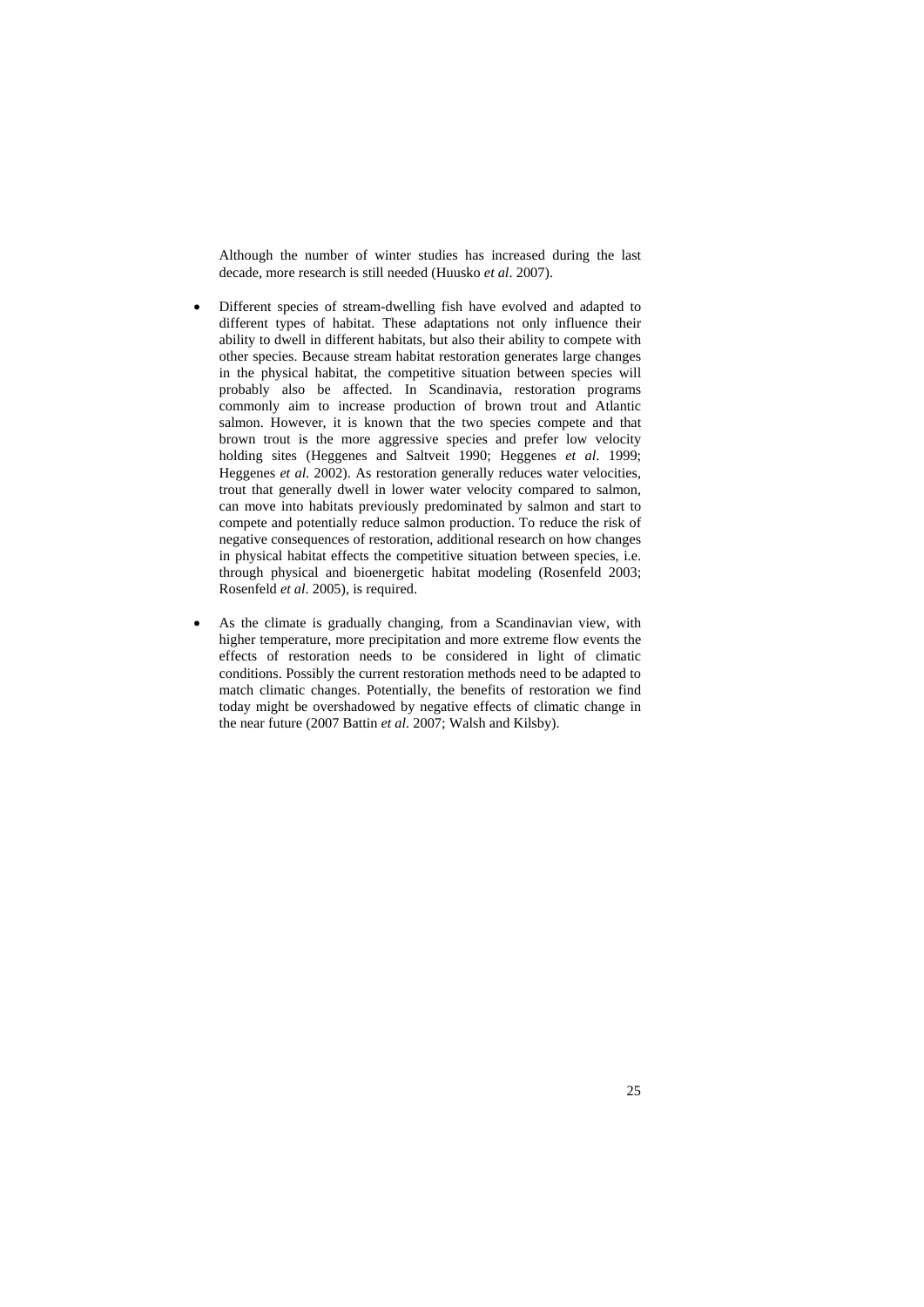## **Swedish summary – Svensk sammanfattning**

Konstruktionen av flottleder under 1800 och 1900-talet medförde radikala förändringar av levnadsmiljöerna för fisk och andra akvatiska organismer i rinnande vattendrag. För fiskarterna öring och lax medförde förändringarna sannolikt ökad ägg- och yngelmortalitet samt reducerad kvalitet och yta av tillgängligt habitat. Efter att timmerflottning upphörde på 1970-talet började natur och fiskevårds organisationer successivt försöka återställa de skador som orsakats vattendragen under flottningsepoken. Genom dagens kunskap om öringens och laxens krav på sin livsmiljö förutspår vi att flottledsåterställningen kommer att medföra positiva effekter för dessa fiskarter. I syfte att testa detta antagande genomförde vi ett antal studier i flottledsrensade och återställda biflöden till Ume-, Vindel-, Pite- och Kalixälven. Ägg till yngelöverlevnaden visade sig vara ca. sex ggr. högre i restaurerade grusbottnar (10.3%) i jämförelse med orestaurerade (1.7%). Driften av yngel reducerades från 10.1% till 2.3% och rekryteringen över första sommaren ökade ca. åtta ggr. (från 0.2‰ till 0.6‰), till följd av restaurering. Som ett resultat av detta ökade tätheterna av öring med >360 % på restaurerade sträckor medan orestaurerade kontrollsträckor inte uppvisade någon förändring. Kontinuerlig positionering av individuellt märkta fiskar (PIT-tag) visade att öring övervintrade inom restaurerade vattendrag. Habitatets lämplighet för övervintring förklarade en stor del (66.8 %) av variationen av andelen individer som övervintrade inom olika delsträckor. Trots att ett större antal fiskarter fångades under elfiske i restaurerade sträckor kunde ingen signifikant effekt på artantalet påvisas. Dessa resultat visar att flottledsåterställning kan vara en bra metod för att både förstärka och bevara populationer av öring. För att inte få oönskade effekter och för att lyckas med restaureringar krävs god kunskap om alla arter som förekommer i berörda vattendrag. Till exempel, används fel sorts substrat vid lekbottenrestaureringar för kan en ökad äggpredation av stensimpa bli resultatet, vilket kan radera ut andra positiva effekter som uppnåtts med restaurering. Då öring och lax använder och behöver många olika typer av miljöer under sina livscykler, inklusive sjöar och hav, kommer inte full respons på restaureringsåtgärder i rinnande vattendrag att kunna uppnås så länge andra faktorer, t.ex. vandringshinder och högt fisketryck, också medför begränsningar för populationerna.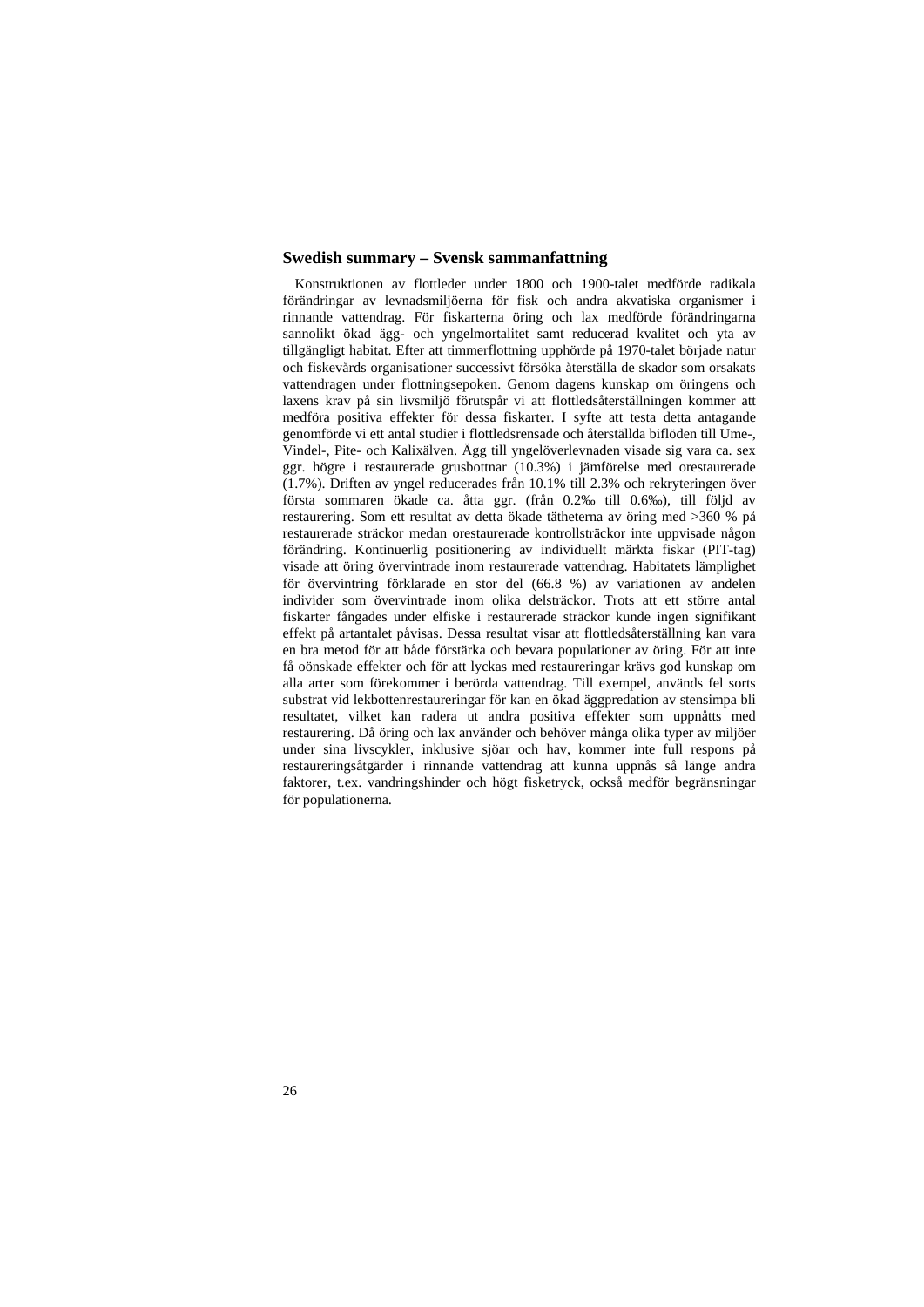## **Acknowledgements - Tack**

Denna avhandling är inte bara resultatet av några idéer, lite diskussioner, väldigt mycket sten, ett par tusen mil i bil, ca 60 000 fångade fiskar, ca 10 000 nergrävda ägg, en gnutta skrivkramp samt enorma mängder pasta. Avhandlingen är också ett resultat av samarbete och hjälp från ett stort antal kollegor, vänner, nära och kära vilka jag känner stor tacksamhet till.

Först och främst vill jag tack alla kollegor på gamla Vattenbruksinstitutionen. Det finns inte någon av er som inte har hjälpt mig i mitt arbete som lett fram till denna avhandling. Särskilt vill jag tacka min handledare, Eva Brännäs, som alltid ställt sig bakom mina idéer, bra som dåliga, samt för all din snabba hjälp med ihåliga manuskript. Tack Hans Lundqvist för att du fick mig att söka mig till Vattenbruksinstitutionen samt för alla lärorika konferenser som du fått iväg mig på. Tack Johan Östergren och Peter Rivinoja för allt trevligt sällskap och guidning under alla utlandsvistelser. Ett stort tack till Peter Rivinoja, Carin Magnhagen och John P. Ball för värdefulla kommentarer på avhandlingen. Tack Ingela Lindberg för att du hållit ordning på mig och alla mina projekt, fältarbetare, shoppingturer och studenter. Stort tack till Bo-Sören Wiklund för all hjälp med krånglande datorer och figurer samt omslagsbilden. Jag vill även tacka EVP gruppen, Christer Nilsson, Niclas Hjert, James Helfield, Erik Törnlund, för alla utvecklande diskussioner och projekt som inspirerat mig under dessa 5 år. Especially I acknowledge Fabio Lepori whose scientific skills have been of great importance for me.

Tommy Stenlund, Stig Westberg, Daniel Holmqvist, Henrik Sandström, Robert Wiklund, Janne Isaksson, vill jag tacka för all hjälp med det praktiska arbetet i fält med lokalurval, vägvisning, restaureringar, elfisken och logi. Utan er skulle denna avhandling varit omöjlig att genomföra. Jag vill också särskilt tacka Nilivaara Sportfiske Klubb med Kjell Nilsson i spetsen för att jag fått ta del i allt det fantastiska fiskevårdsarbete ni mödosamt genomfört.

Ett stort tack till mina jakt- och draghundsvänner samt våra hundar som fått ut mig på stärkande jakt- och skidturer så att min kropp klarat av allt stillasittande kontorsarbete. Jag vill även tacka min vän, Anders Ringsell, som med stor entusiasm lockar med mig på "riktigt fiske" utan ett släptåg av tung och otymplig forskningsutrustning. Pia Östlund vill jag tacka för illustrationerna du ritat till avhandlingen.

Ett särskilt tack vill jag rikta till Fia, Albin och Ebba för perspektivet ni ger mig på livet när jag som svårast trasslat in mig i anovor, nitiska referees eller bristande försöksdesigner. Tack vare er så vet jag att meningen med livet är att åka bob, titta på traktorer och äta kakor.

Denna avhandling vill jag tillägna min far, Lars Palm, som under min barndom tog med mig på spännande fisketurer på ett spegelblankt Kattegatt och därigenom väckte mitt intresse för vattnet och livet under ytan.

This thesis was funded by the municipality of Älvsbyns through the Lokal Investment Program, the Swedish Environment Protection Agency and the Kempe, Göran Gustafson, Mauritz Carlgren, Göte Borgström and Wallenberg foundations.

The studies in this thesis were approved by the Animal Ethical Board of Sweden (reference: A65-01 and A5-06).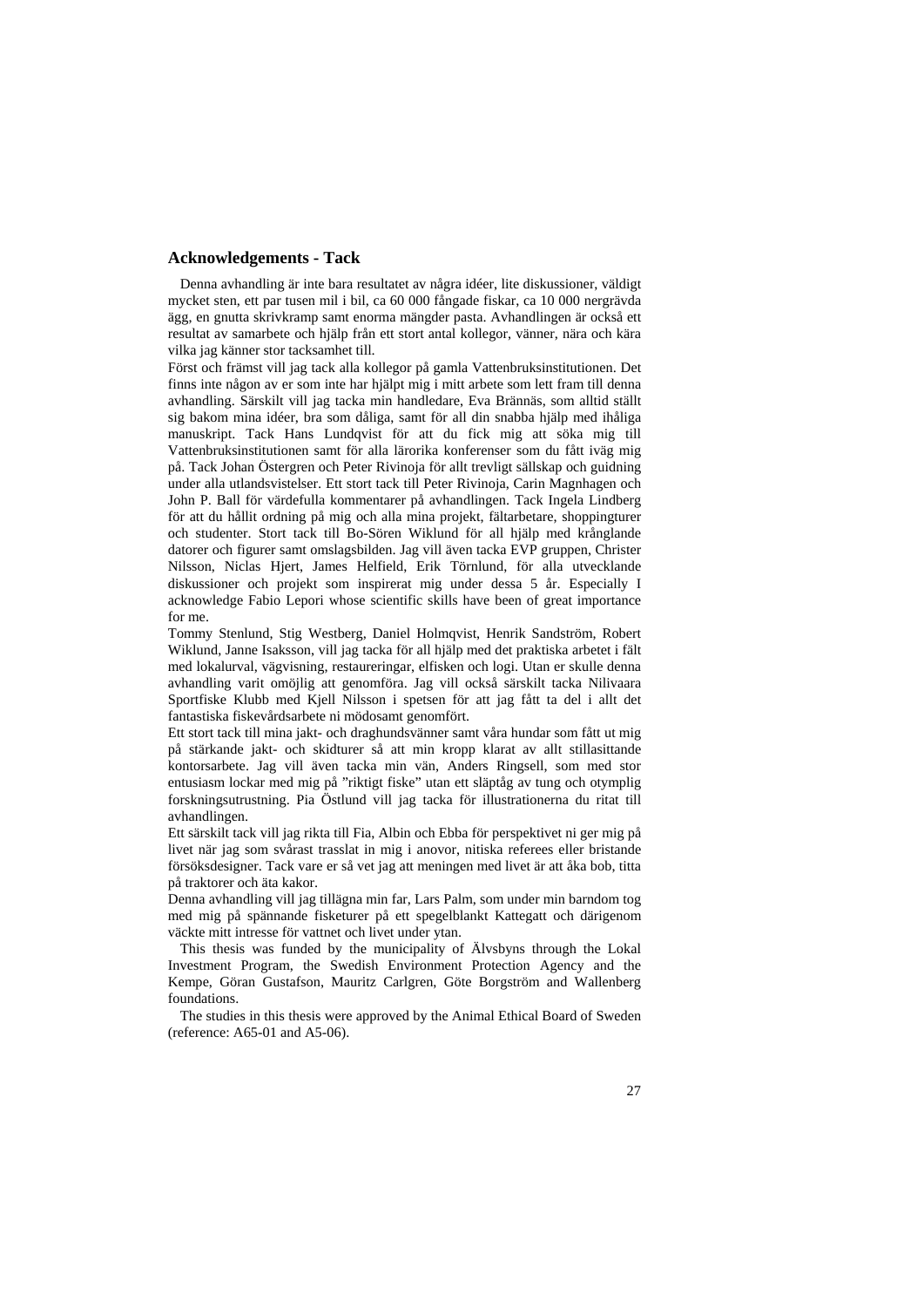## **References**

- Armstrong, J.D., Kemp, P.S., Kennedy, G.J.A., Ladle, M., and Milner, N.J. 2003. Habitat requirements of Atlantic salmon and brown trout in rivers and streams. *Fisheries Research* 62, 143-170.
- Battin, J., Wiley, M.W., Ruckelshaus, M.H., Palmer, R.N., Korb, E., Bartz, K.K., Imaki, H. 2007. Projected impacts of climate change on salmon habitat restoration. *Proceedings of the National Academy of Sciences of the United States of America* 104, 6720-6725.
- Beard, T.D., Carline, R.F. 1991. Influence of spawning and other stream habitat features on spatial variability of wild brown trout. *Transactions of the American Fisheries Society* 6, 711-722.
- Beland, F.K.1996. The relationship between redd counts and Atlantic salmon (*Salmo salar*) parr populations in the Dennys River, Maine. *Canadian Journal of Fisheries and Aquatic Sciences* 53, 513-519.
- Bernier-Bourgault, I., Magnan, P. 2002. Factors affecting redd site selection, hatching and emergence of brook charr, *Salvelinus fontinalis*, in an artificially enhanced site. *Environmental Biology of Fishes* 64, 333-341.
- Biga, H., Janssen, J Marsden, J. E. 1998. Effects of substrate size on lake trout egg predation by mottled sculpin. *Journal of Great Lakes Research* 24, 464-473.
- Bohlin, T., Hamrin, S., Heggeberget, T.G., Rasmussen, G., and Saltveit, S.J. 1989. Elecrofishing - Theory and practice with special emphasis on salmonids.*Hydrobiologia*  173, 9-43.
- Brooks, S. S., M. A. Palmer, B. J. Cardinale, C. M. Swan, S., Ribblett. 2002. Assessing stream ecosystem rehabilitation: limitations of community structure data. Restoration. *Ecology* 10, 156–168.
- Brown, B. L. 2003. Spatial heterogeneity reduces temporal variability in stream insect communities. *Ecology Letters* 6, 316–325.
- Cooper, S. D., L. Barmuta, O. Sarnelle, K. Kratz, S., Diehl. 1997. Quantifying spatial heterogeneity in streams*. Journal of the North American Benthological Society* 16, 174– 188.
- Crisp, D.T., Carling, P.A.1989. Observation on siting, dimensions and structure of salmonid redds. *Journal of Fish Biology* 34, 119-134
- Crisp, D. T., Hurley, M. A. 1991. Stream channel experiments on downstream movement of recently emerged trout, *Salmo trutta* L. and salmon *Salmo salar* L. –I. Effect of four different water velocity treatments upon dispersal rate. *Journal of Fish Biology* 39, 347- 361.
- Daufresne, M., Capra, H., Gaudin, P. 2005. Downstream displacement of post-emergent brown trout: effects of developmental stage and water velocity. *Journal of Fish Biology* 67, 599-614.
- De Gaudemar, B., Schroder, S. L., Beall, E. P. 2000. Nest placement and egg distribution in Atlantic salmon redds. *Environmental Biology of Fishes* 57, 37-47.
- DeVries, P. 1997. Riverine salmonid egg burial depth: review of published data and implications for scour studies. *Canadian Journal of Fisheries and Aquatic Sciences* 54, 1685-1698.
- Einum, S., Fleming, I. A. 2000. Selection against late emergence and small offspring in Atlantic salmon (*Salmo salar*). *Evolution* 54, 628-639.
- Einum, S., Nislow, K. H. 2005. Local-scale density-dependent survival of mobile organisms in continuous habitats: an experimental test using Atlantic salmon. *Oecologia* 143, 203-210.
- Elliott, J.M. 1987. The distance traveled by down-stream moving fry, *Salmo trutta* in a Lake District stream. *Freshwater Biology* 17, 491-499.
- Elliott, J. M. 1994. Quantitative ecology of the brown trout. Oxford University Press. Oxford, U.K., 286 pp.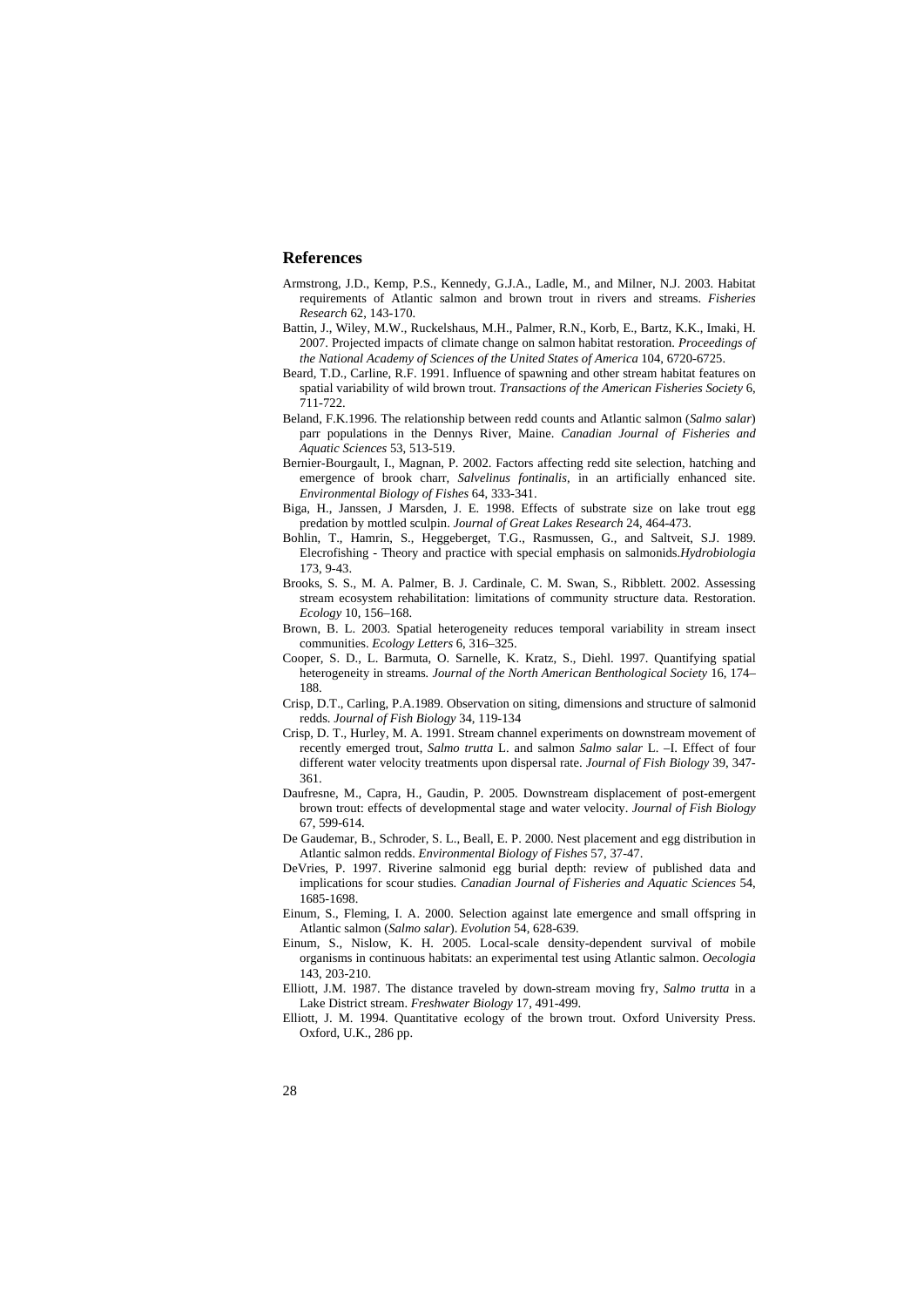- Elliott, J. M., Elliott, J. A. 2006. A 35-year study of stock-recruitment relationships in a small population of sea trout: Assumptions, implications and Limitations for predicting targets. In: Harris, G. and Milner, N. 2006. Sea trout: Biology, conservation and management. Blackwell Publishing Ltd, Oxford, U.K. 499 pp.
- Everest, F.H., Sedell, J.R., Reeves, G.H. 1991. Planning and evaluating habitat projects for anadromous salmonids. *American Fisheries Society Symposium* 10, 68-77.
- Fuchs, U., B. Statzner. 1990. Time scales for the recovery potential of river communities after restoration: lessons to be learned from smaller streams. *Regulated Rivers: Research and Management* 5, 77–87.
- Fleming, I.A. 1996. Reproductive strategies of Atlantic salmon: ecology and evolution. *Reviews in Fish Biology and Fisheries* 6, 379-416.
- Gottesfeld, A.S., Hassan, M.A., Tunnicliffe J.F., Porier, R.W. 2004. Sediment dispersion in salmon spawning streams: The influence of floods and salmon redd construction. *Journal of American Water Recourse Association* 40, 1071-1086.
- Gustafson-Greenwood, K.I., Moring, J.R. 1990. Territory size and distribution of newly emerged Atlantic salmon (*Salmo salar*). *Hydrobiologia* 206, 125-131.
- Hausle, D.A., Coble, D.W. 1976. Influence of sand in redds on survival and emergence of brook trout (*Salvelinus fontinalis*). *Transaction of the American Fisheries Society* 105, 57-63.
- Harshbarger, T.J., Porter, P.E. 1982. Embryo survival and fry emergence from two methods of planting brown trout eggs. *North American Journal of Fisheries Management* 2, 84- 89.
- Harvey, B. C. 1998. Influence of large woody debris on retention, immigration, and growth of coastal cutthroat trout (*Oncorhynchus clarki clarki*) in stream pools. *Canadian Journal of Fisheries and Aquatic Sciences* 55, 1902–1908.
- Harvey, B.C., Nakamoto, R.J., White, J.L. 1999. Influence of large woody debris and a bankfull flood on movement of adult resident coastal cutthroat trout (*Onchorynchus clarki*) during fall and winter. *Canadian Journal of Fisheries and Aquatic Sciences* 56, 2161–2166.
- Heggenes, J., Saltveit, S.J. 1990. Sesonal and spatial microhabitat selection and segregation in young Atlantic salmon, *Salmo salar*, and brown trout, *Salmo trutta*; in a Norwegian river. *Journal of Fish Biology* 35, 707-720.
- Heggenes, J. 1990. Habitat utilization and preference in juvenile Atlantic salmon (*Salmo salar* L.) in streams. *Regulated Rivers* 5, 341-354
- Heggenes, J., Traaen, T. 1988. Downstream migration and critical water velocities in stream channels for fry of four salmonid species. *Journal of Fish Biology* 32, 717-727.
- Heggenes, J., Baglinère, J. L., Cunjak, R. A. 1999. Spatial niche variability for young Atlantic salmon (*Salmo salar*) and brown trout (*S. trutta*) in heterogeneous streams. *Ecology of Freshwater Fish* 8, 1-21.
- Heggenes, J., Dokk, J. G. 2001. Contrasting temperatures, waterflows, and light: seasonal habitat selection by young Atlantic salmon and brown trout in a boreonemoral river. *Regulated Rivers* 17, 623–635.
- Heggenes, J., Saltveit, S.J., Bird, D., Grew, R. 2002. Static habitat partitioning and dynamic selection by sympatric young Atlantic salmon and brown trout in south-west England streams. *Journal of Fish Biology* 60, 72-86.
- Helfield, J. M., Capon, S. J., Nilsson, C., Jansson, R., Palm, D. 2007. Restoration of rivers used for timber floating: Effects on riparian plant diversity. *Ecological Applications* 17, 840–851.
- Hildebrand, R. H., A. D. Lemly, C. A. Dolloff, K. L. Harpster. 1997. Effects of large woody debris placement on stream channels and benthic macroinvertebrates. *Canadian Journal of Fisheries and Aquatic Sciences* 54, 931–939.
- Hunter, C. J. 1991. Better Trout Habitat. A Guide to Stream Restoration and Management. Island Press. Washington, D.C.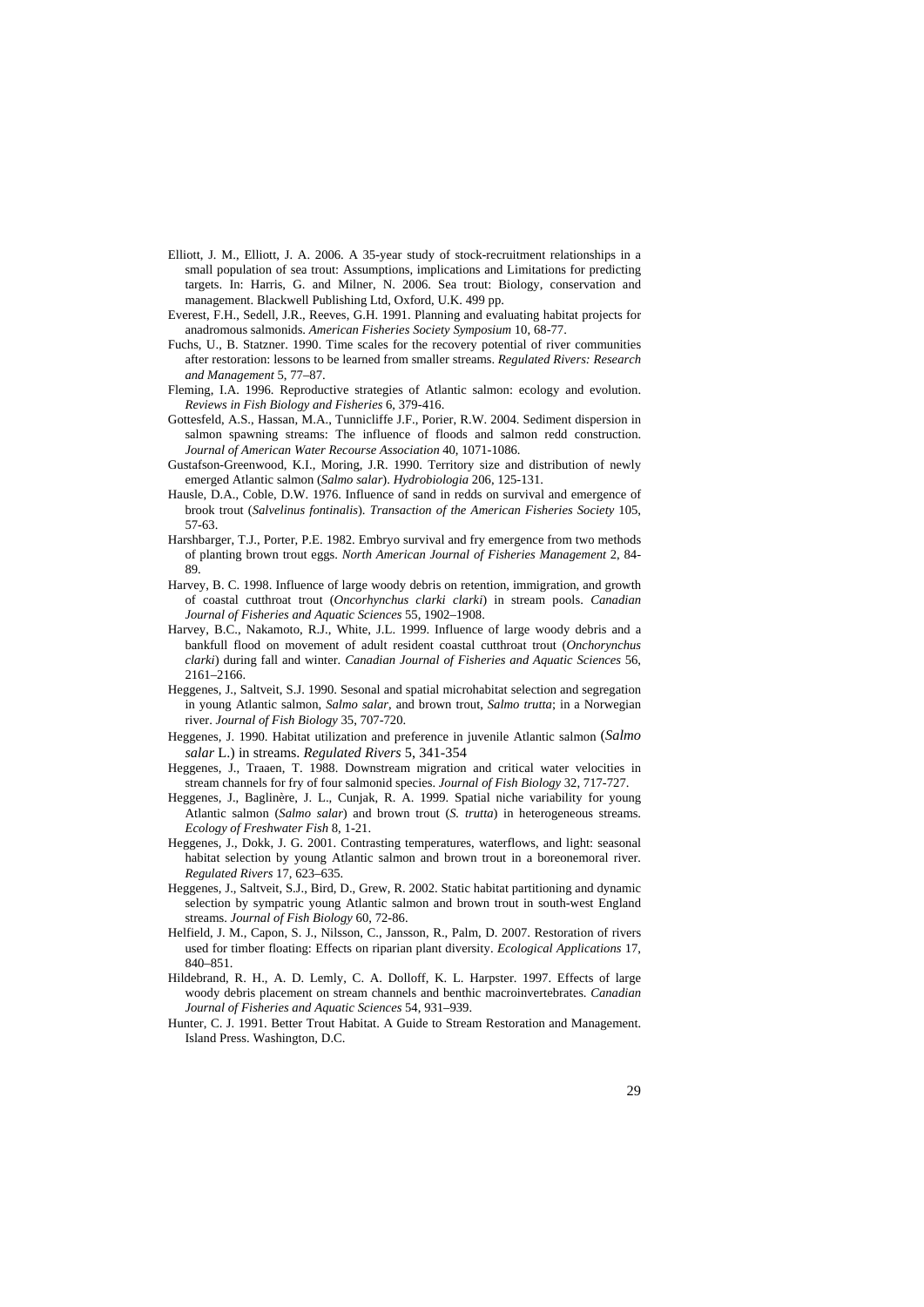- Hurst, T.P. 2007. Causes and consequences of winter mortality in fishes. *Journal of Fish Biology* 71, 315-345.
- Huusko, A., Greenberg, L., Stickler, M., Linnansaari, T., Nykänen, M., Vehanen, T., Koljonen, S., Louhi, P., Alfredsen, K. 2007. Life in the ice lane: the winter ecology of stream salmonids. *Rivers Research and Applications* 23, 469-491.
- Höjesjö, J., Johnsson, J., Bohlin, T. 2004. Habitat complexity reduces the growth of aggressive and dominant brown trout (*Salmo trutta*) relative to subordinates. *Behavioral Ecology and Sociobiology* 56, 286-289.
- Ikonen, E. 2006. The role of the feeding migration and diet of Atlantic salmon (*Salmo salar* L.) in yolk-sack-fry mortality (M74) in the Baltic Sea. Doctoral thesis. Department of Biological and Environmental Sciences Aquaculture, University of Helsinki, Finland. ISBN 951-776-516-9.
- Ingendahl, D. 2001. Dissolved oxygen concentration and emergence of sea trout fry from natural redds in tributaries of the River Rhine. *Journal of Fish Biology* 58, 325-341.
- Klemetsen, A., Amundsen, P. A., Dempson, J. B., Jonsson, B., Jonsson, N., O`Connell, M. F., Mortensen, E. 2003. Atlantic salmon *Salmo salar* L., brown trout *Salmo trutta* L. and Arctic charr *Salvelinus alpinus* L.: a review of aspects of their life histories. *Ecology of Freshwater Fish* 12, 1-59.
- Kondolf, G.M., Sale, M.J., Wolman, M.G. 1993. Modification of fluvial gravel size by spawning salmonids. *Water Resourse Research* 29, 2265-2274.
- Lake, P. S. 2001. On the maturing of restoration: linking ecological research and restoration. *Ecological Management and Restoration* 2, 110–115.
- Laine, A., Heikkinen, K., Sutela, T. 2001. Incubation success of brown trout (Salmo trutta) eggs in boreal humic rivers affected by peatland drainage. *Archive fur Hydrobiologie* 2, 289-305.
- Laine, A., Jokivirta, T., Katopodis, C. 2002. Atlantic salmon, *Salmo salar* L., and sea trout, *Salmo trutta* L., passage in a regulated northern river – fishway efficiency, fish entrance and environmental factors. *Fisheries Management and Ecology* 9, 65-77.
- Lapointe, M., Bergeron, N., Berube, F., Pouliot, M., Johnston, P. 2004. Interactive effects of substrate sand and silt contents, redd-scale hydraulic gradients and interstitial velocities on egg-to-emergence survival of Atlantic salmon (*Salmo salar*). *Canadian Journal of Fisheries and Aquatic Sciences* 61, 2271-2277.
- Lepori, F., Palm, D., Malmqvist, B. 2005. Effects of stream restoration on ecosystem functioning: detritus retentiveness and decomposition. *Journal of Applied Ecology* 42, 228-238
- Lewis, G., G. Williams. 1984. Rivers and wildlife handbook. A guide to practices which further the conservation of wildlife on rivers. Royal Society for the Protection of Birds and Royal Society for Nature Conservation, Sandy, Bedfordshire, UK.
- Linløkken, A. 1997. Effects of instream habitat enhancement on fish populations of a small Norwegian stream. *Nordic Journal of Freshwater Research* 73, 50-59.
- Linnansaari, T., Roussel, J-M., Cunjak, R. A., Halleraker, J. H. 2007. Efficacy and accuracy of portable PIT-antennae when locating fish in ice covered streams. *Hydrobiologia* 582, 281-287.
- Magee, J.P., McMahon, T.E., Thurow, R.F. 1996. Spatial variation in spawning habitat of cutthroat trout in a sediment-rich stream basin. *Transactions of the American Fisheries Society* 125, 768-779.
- Malmqvist, B., and S. Rundle. 2002. Threats to the runningwater ecosystems of the world. *Environmental Conservation* 29, 134–153.
- May, R. M. 1988. How many species on earth? *Science* 241, 1441–1449.
- Mäki-Petäys, A., T. Muotka, A. Huusko, P. Tikkanen, P. Kreivi. 1997. Seasonal changes in habitat use and preference by juvenile brown trout, *Salmo trutta*, in a northern boreal stream. *Canadian Journal of Fisheries and Aquatic Sciences* 54, 520–530.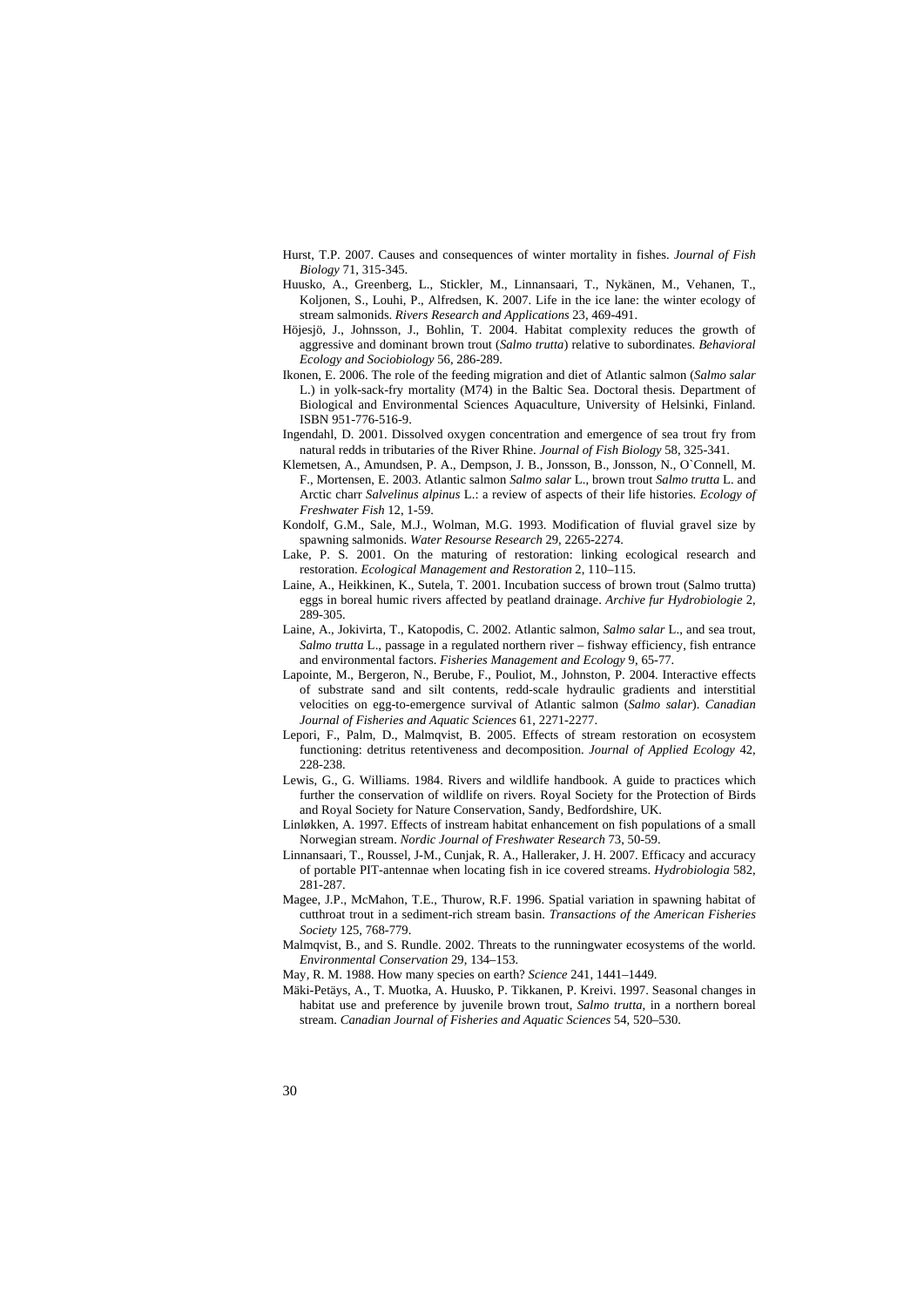- Mäki-Petäys, A., Vehanen, T., Muotka, T. 2000. Microhabitat use by age-0+ brown trout and grayling: Seasonal responses to streambed restoration under different flows. *Transactions of the American Fisheries Society* 129, 771-781.
- McKinnel, S. M. 1998. Atlantic salmon (*Salmo salar* L.) life history variation: Implications for the Baltic sea fishery. Doctoral thesis. Department of Aquaculture, Swedish University of Agricultural Science, Umeå, Sweden. ISBN 91-576-5535-9.
- Merz, J.E., Setka, J.D., Pasternack, G.B., Wheaton, J.M. 2004. Predicting benefits of spawning-habitat rehabilitation to salmonid (*Oncorynchus spp*.) fry production in a regulated California river. *Canadian Journal of Fisheries and Aquatic Sciences* 61, 1433-1446.
- Meyer, K. A., Griffith, J. S. 1997. First-winter survival of rainbow trout and brook trout in the Henrys Fork of the Snake River, Idaho. *Canadian Journal of Zoology* 75, 59-63.
- Meyer, K.A, Griffith, J.S. 1997. Effects of cobble-boulder substrate configuration on winter residency of juvenile rainbow trout. *North American Journal of Fisheries Management* 17, 77–84.
- Milner, N.J., Elliott, J.M., Armstrong, J.D., Gardiner, R., Welton, J.S., and Ladle, M. 2003. The natural control of salmon and trout populations in streams. *Fisheries Research* 62, 111-125.
- Mitro, M.G., Zale, A.V. 2002. Seasonal survival, movement, and habitat use of age-0 rainbow trout in the Henrys Fork of the Snake River, Idaho. *Trans American Fisheries Society* 131, 271–286.
- Moore, K. M. S., Gregory, S. V. 1988. Summer habitat utilization and ecology of cutthroat trout fry (*Salmo clarki* ) in Cascade Mountain streams. *Canadian Journal of Fisheries and Aquatic Sciences* 45, 1921-1930.
- Muotka, T., P. Laasonen. 2002. Ecosystem recovery in restored headwater streams: the role of enhanced leaf retention. *Journal of Applied Ecology* 39, 145–156.
- Muotka, T., Paavola, R., Haapala, A., Novikmec, M., Laasonen, P. 2002. Long-term recovery of stream habitat structure and benthic invertebrate communities from instream restoration. *Biological Conservation* 105, 243-53.
- Olsson, T. I., Persson, B. G. 1986. Effects of gravel size and peat material concentrations on embryo survival and alevin emergence of brown trout, *Salmo trutta* L. *Hydrobiologia* 35, 9-14.
- Olsson, T.I., and Persson, B.G. 1988. Effects on deposited sand on ova survival and alevin emergence in brown trout (*Salmo trutta* L.). *Archives fur Hydrobiologie* 113, 621-627.
- Ormerod, S. J. 2003. Restoration in applied ecology: Editor's introduction. *Journal of Applied Ecology* 40, 44–50.
- Östergren, J. 2007. Migration and genetic structure of *Salmo salar* and *Salmo trutta* in northern Swedish rivers. Doctoral thesis. Department of Aquaculture, Swedish University of Agricultural Science, Umeå, Sweden. ISBN 91-576-7261.
- Ottaway, E.M., Forrest, D.R. 1983. The influence of water velocity on the downstream movement of alevins and fry of brown trout, *Salmo trutta* L. *Journal of Fish Biology* 23, 221-227.
- Quinn, T. P., Peterson N. P. 1996. The influence of habitat complexity on over-winter survival and growth of individually marked juvenile coho salmon (*Oncorhynchus kisutch*) in Big Beef creek, Washington. *Canadian Journal of Fisheries and Aquatic Sciences* 53, 1555-64.
- Petersen, L. B. M., R. C. Petersen. 1991. Short term retention properties of channelized and natural streams.Verhandlungen der Internationalen Vereinigung fur theoretische and angewandte *Limnologie* 24, 1756–1759.
- Pretty, J. L., S. S. C. Harrison, D. J. Sheperd, C. Smith, A.G. Hildrew, R. D. Hey. 2003. River rehabilitation and fish populations: assessing the benefit of stream structures. *Journal of Applied Ecology* 40, 251–265.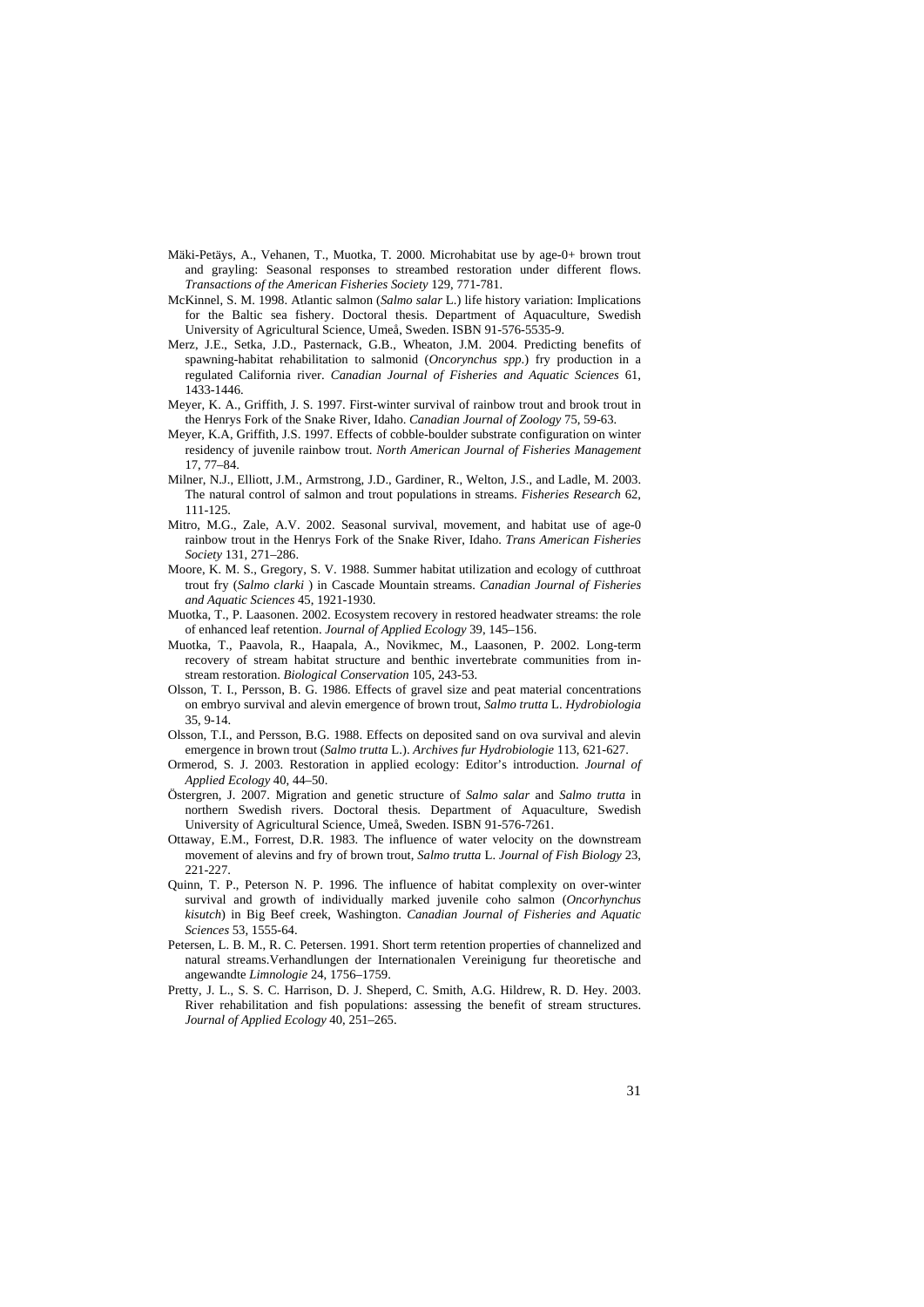- Raddum, G.G., Fjellheim, A.1995. Artificial deposition of eggs of Atlantic salmon (*Salmo salar*) in a regulated Norwegian river - hatching, dispersal and growth of the fry. *Regulated Rivers Research and Management* 10, 169-180.
- Riley, S. C., K. D. Faush. 1995. Trout population response to habitat enhancement in six northern Colorado streams. *Canadian Journal of Fisheries and Aquatic Sciences* 52, 34– 53.
- Rimmer, D.M., Saunders, R.L., Paim, U. 1983. Autumnal habitat shift of juvenile Atlantic salmon (*Salmo salar*) in a small river. *Canadian Journal of Fisheries and Aquatic Sciences* 40, 471–480.
- Rivinoja, P. 2005. Migration problems of Atlantic salmon (*Salmo salar* L.) in flow regulated rivers. Doctoral thesis. Department of Aquaculture, Swedish University of Agricultural Science, Umeå, Sweden. ISBN 91-576-6913-9.
- Roni, P., Beechie, T. J., Bilby, R. E., Leonetti, F. E., Pollock, M. M., Pess, G. R. 2002. A review of stream restoration techniques and a hierarchical strategy for prioritizing restoration in Pacific northwest watersheds. *North American Journal of Fisheries Mangment* 22, 1-20.
- Rosenfeld, J., Porter, M., Parkinsson, E. 2000. Habitat factors affecting the abundance and distribution of juvenile cutthroat trout (*Oncorhynchus clarki*) and coho salmon (*Oncorhynchus kisutch*). *Canadian Journal of Fisheries and Aquatic Sciences* 57, 766- 774.
- Rosenfeld, J. 2003. Assessing the habitat requirements of stream fishes: An overview and evaluation of different approaches. *Transactions of the American Fisheries Society* 132, 953-968.
- Rosenfeld, J.S., Leiter, T., Lindner, G., Rothman, L. 2005. Food abundance and fish density alters habitat selection, growth and habitat suitability curves for juvenile coho salmon (*Oncorhynchus kisutch*). *Canadian Journal of Fisheries and Aquatic Sciences* 62, 1691- 1701.

Rubin, J.F. 1995. Estimating the success of natural spawning of salmonids in streams. *Journal of Fish Biology* 46, 603-622.

Rubin, J.F. 1998. Survival and emergence pattern of sea trout fry in substrata of different compositions. *Journal of Fish Biology* 53, 84-92.

- Rubin, J.F., Glimsäter, C. 1996. Egg-to-fry survival of the sea trout in some streams of Gotland. *Journal of Fish Biology* 48, 585-606.
- Rubin, J.F., Glimsäter, C., Järvi, T. 2004. Characteristics and rehabilitation of the spawning habitats of the sea trout, *Salmo trutta*, in Gotland (Sweden). *Fisheries Management and Ecology* 11, 15-22.
- Scruton, D. A., Anderson, T. C., King., L. W. 1998. Pamehac Brook: A case study of the restoration of a Newfoundland, Canada, river impacted by flow diversion for pulpwood transportation. *Aquatic Conservation: Marine and Freshwater Ecosystems* 8, 145-157.
- Shackle, V.J., Hughes, S., and Lewis, V.T. 1999. The influence of three methods of gravel cleaning on brown trout, *Salmo trutta*, egg survival. *Hydrological Processes* 13, 477- 486.
- Thienemann, A. 1954. Ein drittes biozonotisches Grundprinzip. *Archives fur Hydrobiologie* 49, 421–422.
- Törnlund, E. 2002. Flottningen dör aldrig: bäckflottningens avveckling efter Ume- och Vindelälven 1945-70. Dissertation Umeå (Sweden): Umeå University.
- Törnlund, E. 2006. Investments and changing labour productivity in timber floating: The case of tributaries in northern Sweden 1930-1960. *Scandinavian Economic History Review* 54, 22-45.
- Törnlund, E., Östlund, L. 2002. The floating of timber in northern Sweden: construction of floatways and transformation of rivers. *Environmental History* 8, 85-106.
- Törnlund, E., Östlund, L. 2006. Mobility without wheels: The economy and ecology of timber floating in Sweden, 1850-1980. *The Journal of Transport History* 27, 48-70.